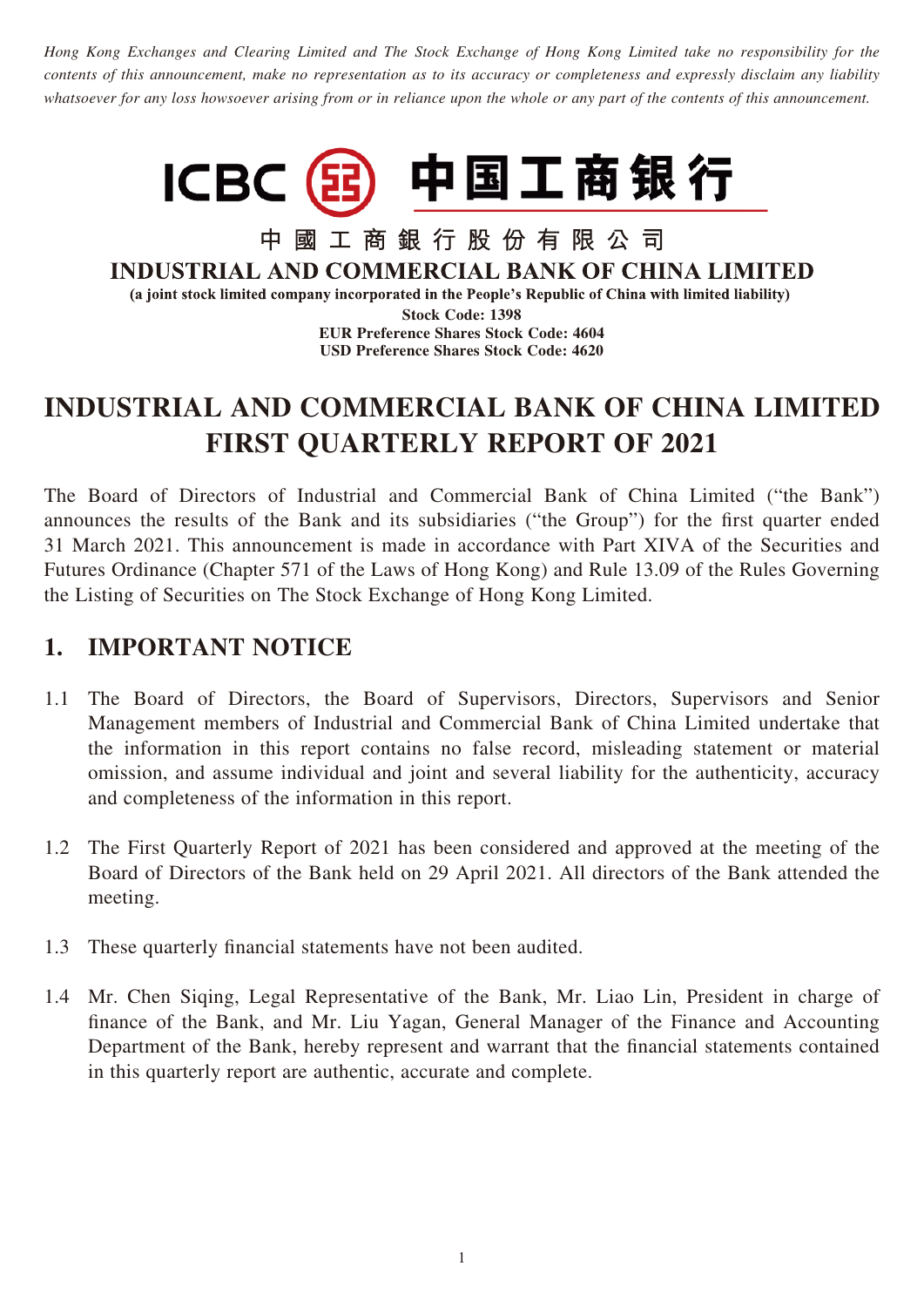## **2. CORPORATE INFORMATION**

#### **2.1 Basic information**

|                            | <b>Stock name</b>     | <b>Stock code</b> | Stock exchange on which<br>shares are listed |
|----------------------------|-----------------------|-------------------|----------------------------------------------|
| A Share                    | 工商銀行                  | 601398            | Shanghai Stock Exchange                      |
| H Share                    | <b>ICBC</b>           | 1398              | The Stock Exchange of<br>Hong Kong Limited   |
| <b>Domestic Preference</b> | 工行優 1                 | 360011            |                                              |
| <b>Share</b>               | 工行優 2                 | 360036            | Shanghai Stock Exchange                      |
| <b>Offshore Preference</b> | <b>ICBC EURPREF1</b>  | 4604              | The Stock Exchange of                        |
| <b>Share</b>               | <b>ICBC 20USDPREF</b> | 4620              | Hong Kong Limited                            |

| <b>Board Secretary and Company Secretary</b> |                                           |
|----------------------------------------------|-------------------------------------------|
| Name                                         | Guan Xueqing                              |
| Address                                      | 55 Fuxingmennei Avenue, Xicheng District, |
|                                              | Beijing, China (Postal code: 100140)      |
| Telephone                                    | 86-10-66108608                            |
| Facsimile                                    | 86-10-66107571                            |
| E-mail                                       | ir@icbc.com.cn                            |

#### **2.2 Major accounting data and financial indicators**

#### *2.2.1 Major accounting data and financial indicators prepared based on International Financial Reporting Standards ("IFRSs")*

| In Kind multions, unless otherwise specifica)           |                      |                  |                                          |  |  |  |  |
|---------------------------------------------------------|----------------------|------------------|------------------------------------------|--|--|--|--|
|                                                         |                      |                  | <b>Changes</b> as<br>compared to the end |  |  |  |  |
|                                                         | <b>31 March 2021</b> | 31 December 2020 | of last year $(\% )$                     |  |  |  |  |
| Total assets                                            | 34, 367, 549         | 33, 345, 058     | 3.07                                     |  |  |  |  |
| Total loans and advances to customers                   | 19,482,410           | 18,624,308       | 4.61                                     |  |  |  |  |
| Allowance for impairment losses on loans <sup>(1)</sup> | 562,571              | 531,161          | 5.91                                     |  |  |  |  |
| Investment                                              | 8,716,755            | 8,591,139        | 1.46                                     |  |  |  |  |
| Total liabilities                                       | 31,373,317           | 30,435,543       | 3.08                                     |  |  |  |  |
| Due to customers                                        | 25,944,333           | 25, 134, 726     | 3.22                                     |  |  |  |  |
| Due to banks and other financial institutions           | 2,961,226            | 2,784,259        | 6.36                                     |  |  |  |  |
| Equity attributable to equity holders of the            | 2,977,677            | 2,893,502        | 2.91                                     |  |  |  |  |
| parent company                                          |                      |                  |                                          |  |  |  |  |
| Net asset value per share (RMB yuan)                    | 7.72                 | 7.48             | 3.21                                     |  |  |  |  |

*(In RMB millions, unless otherwise specified)*

*Note:* (1) Calculated by adding allowance for impairment losses on loans and advances to customers measured at amortised cost with allowance for impairment losses on loans and advances to customers measured at fair value through other comprehensive income.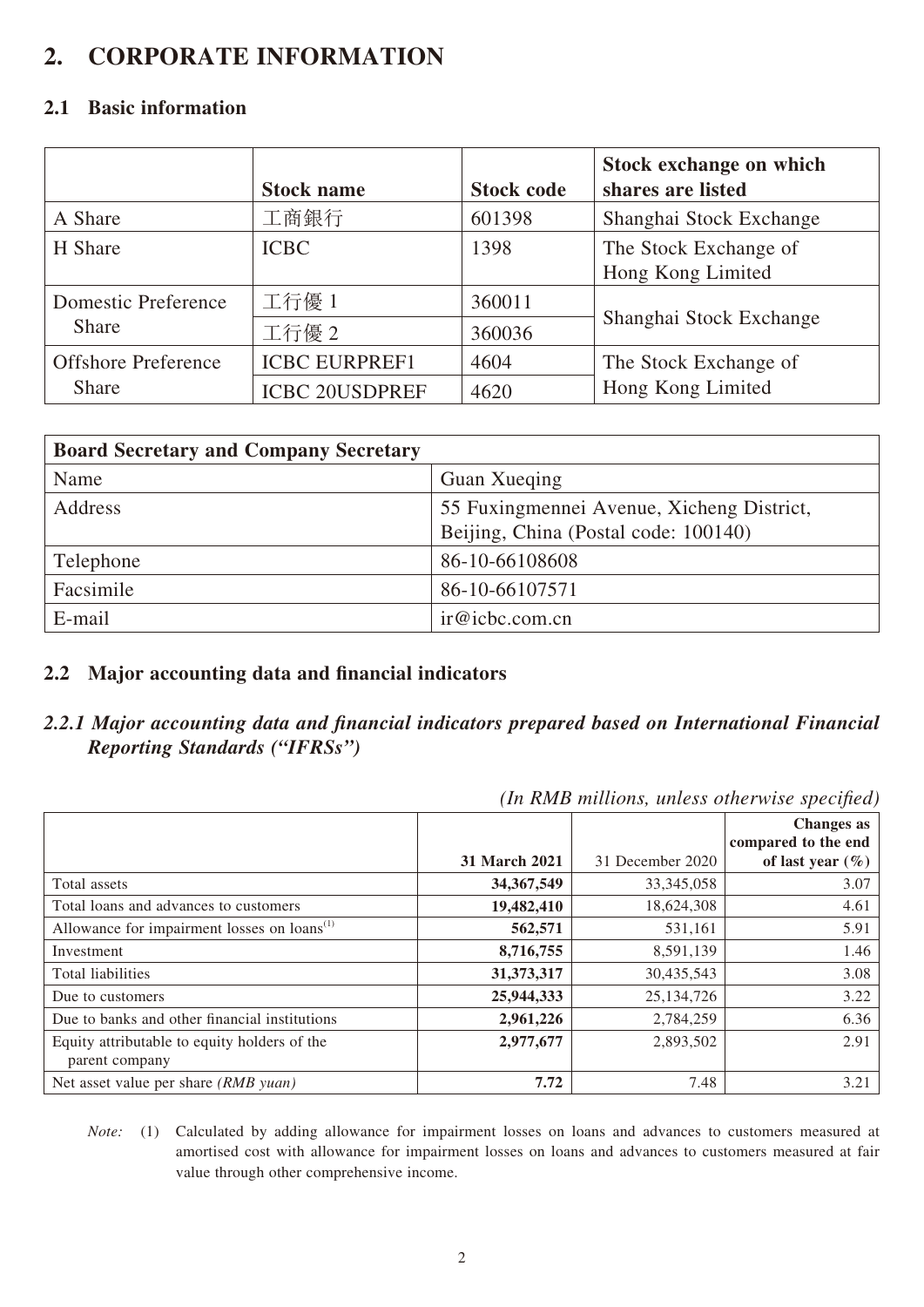|                                                                    |               |               | <b>Changes</b> as        |
|--------------------------------------------------------------------|---------------|---------------|--------------------------|
|                                                                    | Three months  | Three months  | compared to the          |
|                                                                    | ended         | ended         | same period of last year |
|                                                                    | 31 March 2021 | 31 March 2020 | $(\%)$                   |
| Operating income                                                   | 214,120       | 206,187       | 3.85                     |
| Net profit                                                         | 86,297        | 85,013        | 1.51                     |
| Net profit attributable to equity holders<br>of the parent company | 85,730        | 84,494        | 1.46                     |
| Net cash flows from operating activities                           | 612,669       | 1,907,890     | (67.89)                  |
| Basic earnings per share (RMB yuan)                                | 0.24          | 0.24          | 0.00                     |
| Diluted earnings per share (RMB yuan)                              | 0.24          | 0.24          | 0.00                     |
| Return on weighted average equity                                  | 12.65         | 13.44         | A decrease of            |
| (%, annualised)                                                    |               |               | 0.79 percentage points   |

#### *2.2.2Reconciliation of differences between the financial statements prepared under Generally Accepted Accounting Principles of the People's Republic of China ("PRC GAAP") and those under IFRSs*

In respect of the financial statements of the Group prepared under PRC GAAP and those under IFRSs, net profit attributable to equity holders of the parent company for the reporting period ended 31 March 2021 and equity attributable to equity holders of the parent company as at the end of the reporting period have no differences.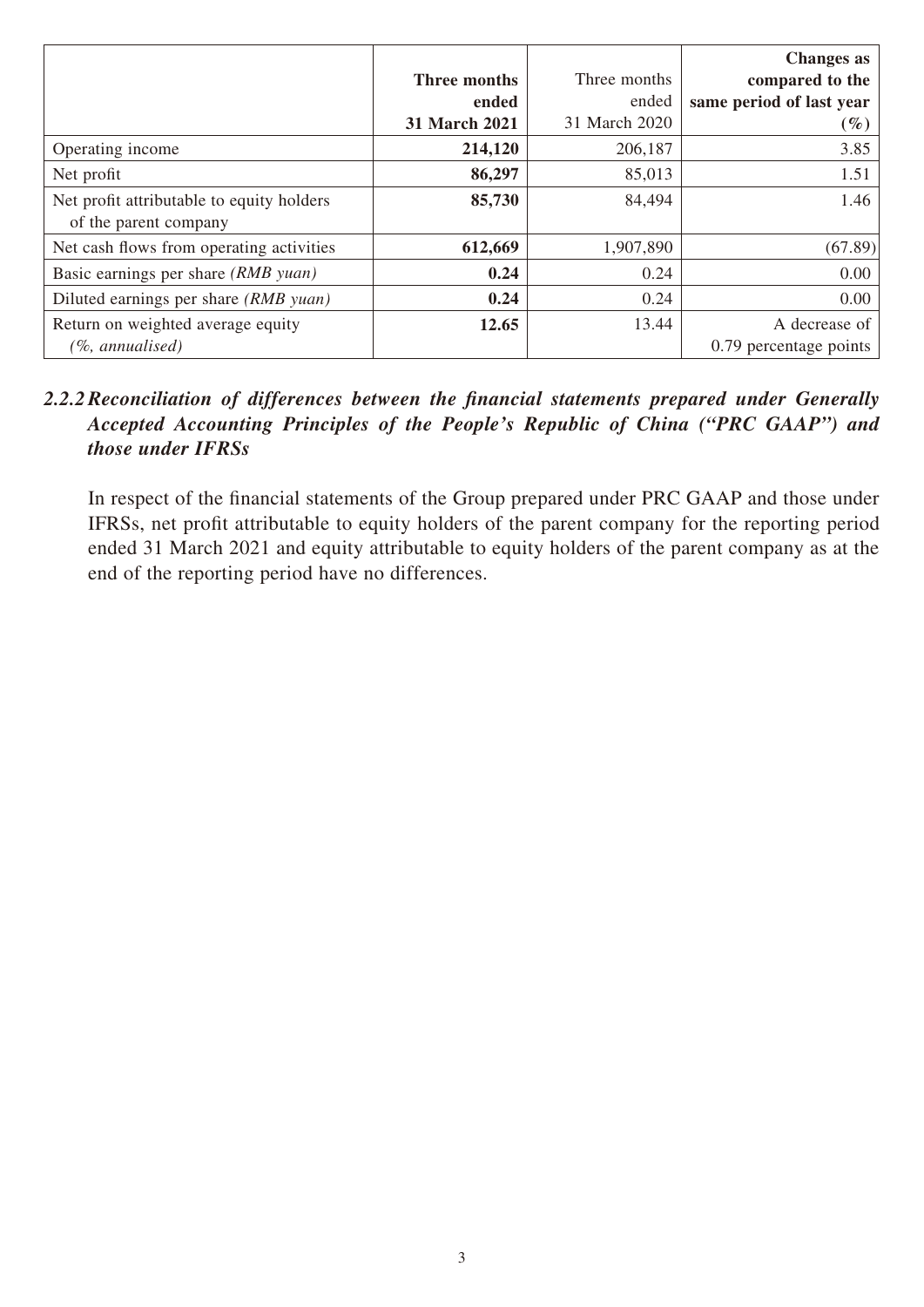#### **2.3 Number of shareholders and particulars of shareholding**

As at the end of the reporting period, the Bank had a total of 586,395 ordinary shareholders, including 115,684 holders of H shares and 470,711 holders of A shares.

#### **PARTICULARS OF SHAREHOLDING OF THE TOP 10 ORDINARY SHAREHOLDERS OF THE BANK**

| Name of shareholder                                                                                                               | Nature of shareholder    | <b>Class of</b><br>shares | Shareholding<br>percentage<br>$($ %) | <b>Total number of</b><br>shares held | Number of<br>pledged or<br>locked-up<br>shares | Increase/<br>decrease of<br>shares during<br>the reporting<br>period |
|-----------------------------------------------------------------------------------------------------------------------------------|--------------------------|---------------------------|--------------------------------------|---------------------------------------|------------------------------------------------|----------------------------------------------------------------------|
| Central Huijin Investment Ltd.                                                                                                    | State-owned              | A share                   | 34.71                                | 123,717,852,951                       | None                                           |                                                                      |
| Ministry of Finance of the People's<br>Republic of China                                                                          | State-owned              | A share                   | 31.14                                | 110,984,806,678                       | None                                           |                                                                      |
| HKSCC Nominees Limited <sup>(3)</sup>                                                                                             | Foreign legal person     | H share                   | 24.18                                | 86,172,890,878                        | Unknown                                        | 5,289,247                                                            |
| National Council for Social Security<br>Fund <sup>(4)</sup>                                                                       | State-owned              | A share                   | 3.46                                 | 12,331,645,186                        | None                                           |                                                                      |
| Ping An Life Insurance Company of<br>China, Ltd. - Traditional<br>- Ordinary insurance products                                   | Other entities           | A share                   | 1.03                                 | 3,687,330,676                         | None                                           |                                                                      |
| China Securities Finance Co., Ltd.                                                                                                | State-owned legal person | A share                   | 0.68                                 | 2,416,131,540                         | None                                           | $-24$                                                                |
| Hong Kong Securities Clearing<br>Company Limited                                                                                  | Foreign legal person     | A share                   | 0.34                                 | 1,229,160,916                         | None                                           | 43,040,663                                                           |
| Central Huijin Asset Management<br>Co., Ltd.                                                                                      | State-owned legal person | A share                   | 0.28                                 | 1,013,921,700                         | None                                           |                                                                      |
| China Life Insurance Company Limited<br>$-$ Traditional<br>- Ordinary insurance products<br>$-005L - CTO01 Hu$                    | Other entities           | A share                   | 0.15                                 | 533,432,374                           | None                                           | 63,083,086                                                           |
| China Life Insurance Company Limited<br>- Dividends Distribution<br>- Dividends Distribution to Individuals<br>$-005L - FH002$ Hu | Other entities           | A share                   | 0.12                                 | 440,755,786                           | None                                           | 199,299,525                                                          |

*Notes:* (1) The above data are based on the Bank's register of shareholders as at 31 March 2021.

- (2) The Bank had no shares subject to restrictions on sales.
- (3) Total number of shares held by HKSCC Nominees Limited refers to the total H shares held by it as a nominee on behalf of all institutional and individual investors registered with accounts opened with HKSCC Nominees Limited as at 31 March 2021, which included H shares of the Bank held by National Council for Social Security Fund, Ping An Asset Management Co., Ltd., Temasek Holdings (Private) Limited and China Life Insurance (Group) Company.
- (4) According to the Notice on Comprehensively Transferring Part of State-Owned Capital to Fortify Social Security Funds (Cai Zi [2019] No. 49), Ministry of Finance of the People's Republic of China transferred 12,331,645,186 A shares to the state-owned capital transfer account of National Council for Social Security Fund in a lump sum in December 2019. According to the relevant requirements under the Notice of the State Council on Issuing the Implementation Plan for Transferring Part of State-Owned Capital to Fortify Social Security Funds (Guo Fa [2017] No. 49), National Council for Social Security Fund shall perform the obligation of more than 3-year lock-up period as of the date of the receipt of transferred shares. At the end of the reporting period, according to the information provided by National Council for Social Security Fund to the Bank, National Council for Social Security Fund also held 7,946,049,758 H shares of the Bank and 20,277,694,944 A and H shares in aggregate, accounting for 5.69% of the Bank's total ordinary shares.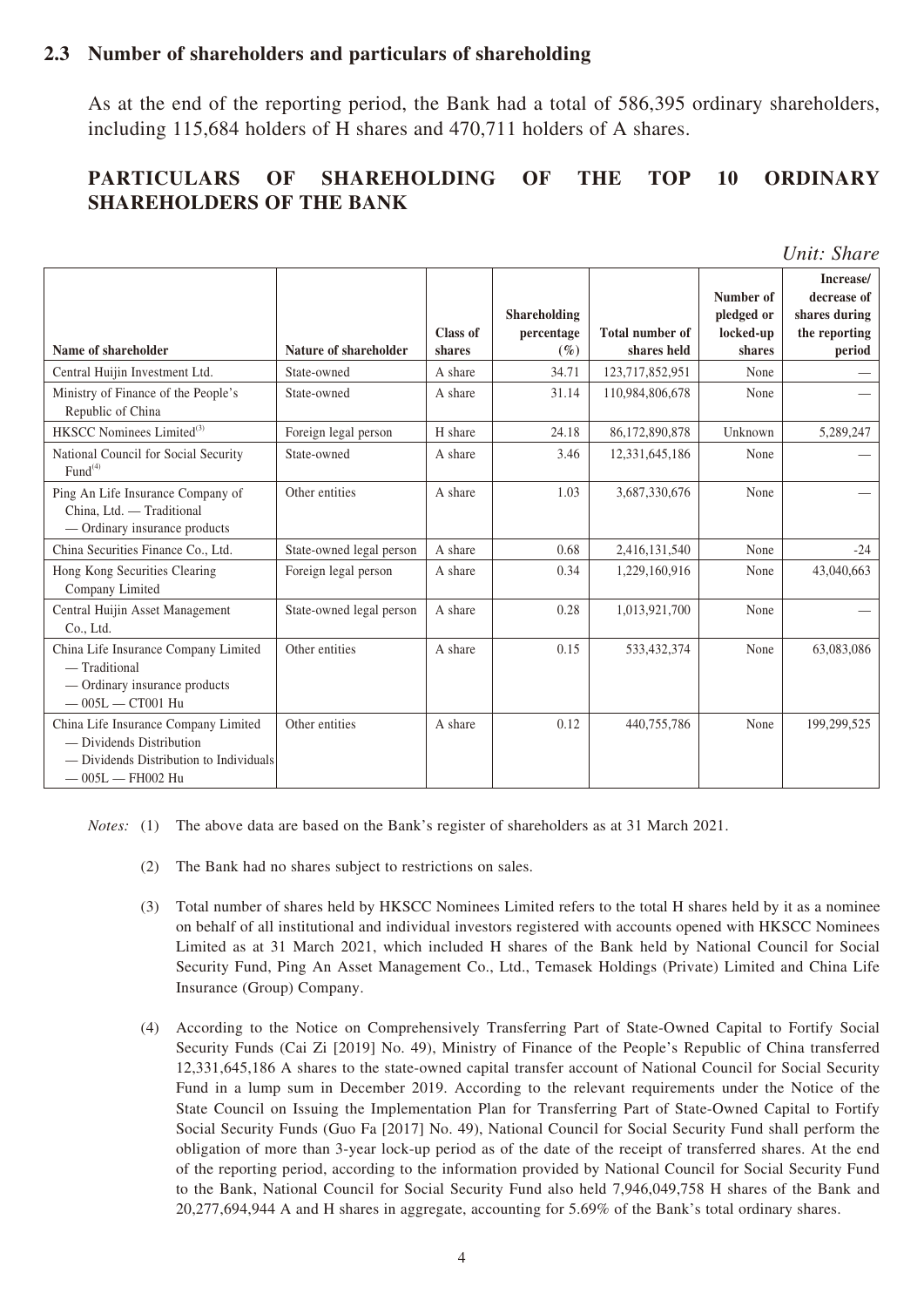(5) HKSCC Nominees Limited is a wholly-owned subsidiary of Hong Kong Securities Clearing Company Limited. Central Huijin Asset Management Co., Ltd. is a wholly-owned subsidiary of Central Huijin Investment Ltd. Both "China Life Insurance Company Limited — Traditional — Ordinary insurance products — 005L — CT001 Hu" and "China Life Insurance Company Limited — Dividends Distribution —Dividends Distribution to Individuals — 005L — FH002 Hu" are managed by China Life Insurance Company Limited. Save as disclosed above, the Bank is not aware of any connected relations or concert party action among the afore-mentioned shareholders.

#### **2.4 Interests and short positions held by substantial shareholders and other persons**

#### **Substantial Shareholders and Persons Having Notifiable Interests or Short Positions Pursuant to Divisions 2 and 3 of Part XV of the Securities and Futures Ordinance of Hong Kong**

As at 31 March 2021, the Bank received notices from the following persons about their interests or short positions held in the Bank's ordinary shares and underlying shares, which were recorded in the register pursuant to Section 336 of the Securities and Futures Ordinance of Hong Kong as follows:

| Name of substantial                                         |                                           | Number of<br>A shares held       | Nature of     | Percentage of                  | Percentage of<br>total ordinary |
|-------------------------------------------------------------|-------------------------------------------|----------------------------------|---------------|--------------------------------|---------------------------------|
| shareholder                                                 | Capacity                                  | (share)                          | interests     | A shares <sup>(2)</sup> $(\%)$ | shares <sup>(2)</sup> (%)       |
| Central Huijin                                              |                                           | Beneficial owner 123,717,852,951 | Long position | 45.89                          | 34.71                           |
| Investment Ltd. $^{(1)}$                                    | Interest of<br>controlled<br>corporations | 1,013,921,700                    | Long position | 0.38                           | 0.28                            |
|                                                             | Total                                     | 124, 731, 774, 651               |               | 46.26                          | 35.00                           |
| Ministry of Finance<br>of the People's<br>Republic of China |                                           | Beneficial owner 110,984,806,678 | Long position | 41.16                          | 31.14                           |

#### **HOLDERS OF A SHARES**

- *Notes:* (1) According to the register of shareholders of the Bank as at 31 March 2021, Central Huijin Investment Ltd. held 123,717,852,951 shares in the Bank, while Central Huijin Asset Management Co., Ltd., a subsidiary of Central Huijin Investment Ltd., held 1,013,921,700 shares in the Bank.
	- (2) Due to rounding, percentages presented herein are for reference only.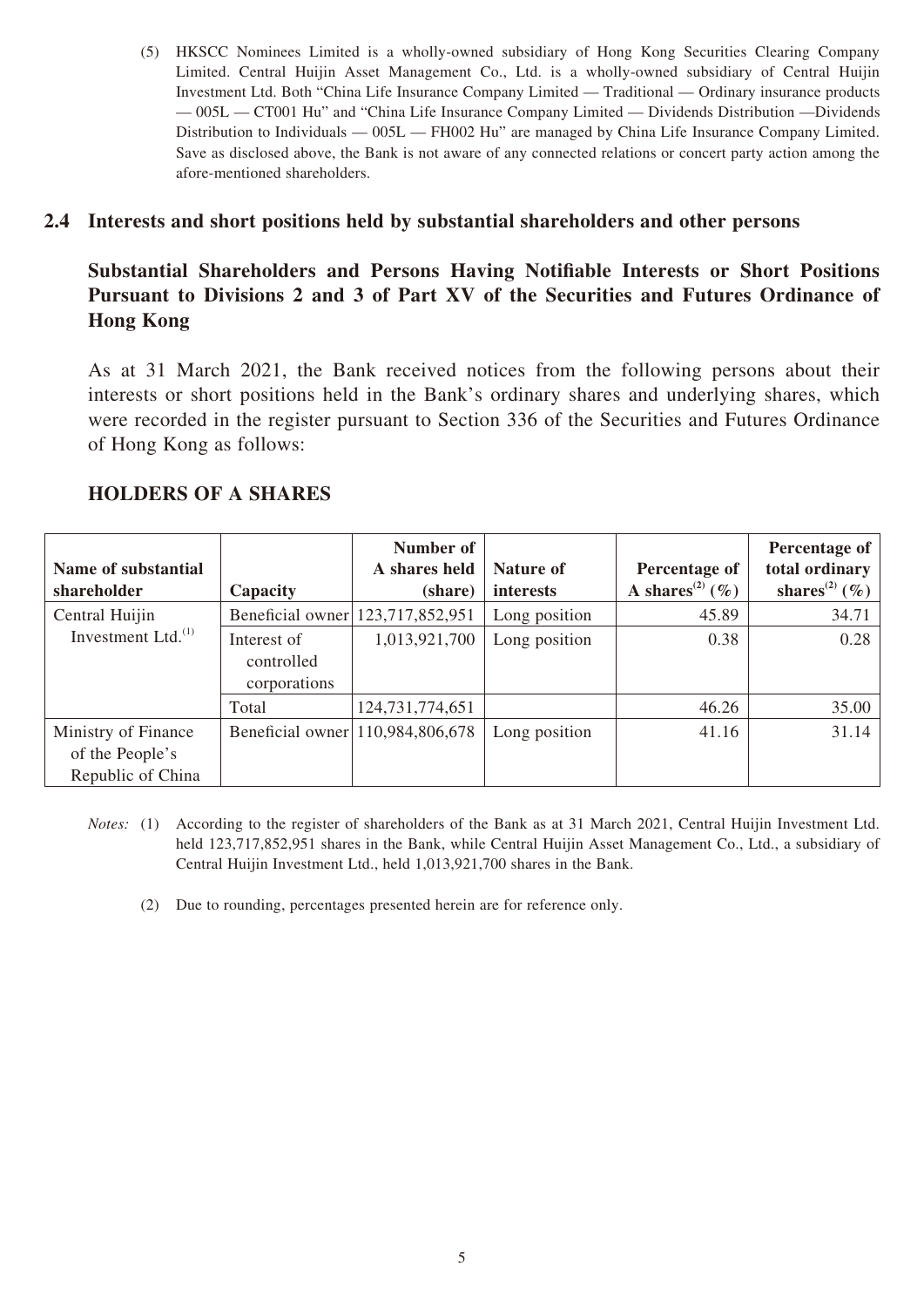#### **HOLDERS OF H SHARES**

| Name of substantial<br>shareholder                              | Capacity                                                      | Number of<br>H shares held<br>(share) | Nature of<br><i>interests</i>  | Percentage of<br>H shares <sup>(4)</sup> $(\% )$ | Percentage of<br>total ordinary<br>shares <sup>(4)</sup> $(\% )$ |
|-----------------------------------------------------------------|---------------------------------------------------------------|---------------------------------------|--------------------------------|--------------------------------------------------|------------------------------------------------------------------|
| Ping An Asset<br>Management<br>Co., Ltd. <sup>(1)</sup>         | Investment<br>manager                                         | 12,168,809,000                        | Long position                  | 14.02                                            | 3.41                                                             |
| <b>National Council</b><br>for Social<br>Security Fund $^{(2)}$ | Beneficial owner                                              | 8,663,703,234                         | Long position                  | 9.98                                             | 2.43                                                             |
| <b>Temasek Holdings</b><br>(Private) Limited                    | Interest of<br>controlled<br>corporations                     | 7,317,475,731                         | Long position                  | 8.43                                             | 2.05                                                             |
| China Life Insurance<br>(Group) Company <sup>(3)</sup>          | Beneficial owner<br>Interest of<br>controlled<br>corporations | 205,750,000<br>5,005,191,000          | Long position<br>Long position | 0.24<br>5.77                                     | 0.06<br>1.40                                                     |
|                                                                 | Total                                                         | 5,210,941,000                         |                                | 6.00                                             | 1.46                                                             |

- *Notes:* (1) As confirmed by Ping An Asset Management Co., Ltd., such shares were held by Ping An Asset Management Co., Ltd. on behalf of certain customers (including but not limited to Ping An Life Insurance Company of China, Ltd.) in its capacity as investment manager and the interests in such shares were disclosed based on the latest disclosure of interests form filed by Ping An Asset Management Co., Ltd. for the period ended 31 March 2021 (the date of relevant event being 12 June 2019). Both Ping An Life Insurance Company of China, Ltd. and Ping An Asset Management Co., Ltd. are subsidiaries of Ping An Insurance (Group) Company of China, Ltd. As Ping An Asset Management Co., Ltd. is in a position to fully exercise the voting rights in respect of such shares on behalf of customers and independently exercise the rights of investment and business management in its capacity as investment manager, and is completely independent from Ping An Insurance (Group) Company of China, Ltd., Ping An Insurance (Group) Company of China, Ltd. is exempted from aggregating the interests in such shares as a holding company under the aggregation exemption and disclosing the holding of the same in accordance with the Securities and Futures Ordinance of Hong Kong.
	- (2) According to the information provided by National Council for Social Security Fund to the Bank, National Council for Social Security Fund held 7,946,049,758 H shares of the Bank as at the end of the reporting period.
	- (3) According to the interest disclosure by China Life Insurance (Group) Company dated 11 November 2020, China Life Insurance Company Limited is the controlled corporation of China Life Insurance (Group) Company, and it totally held the long position of 4,874,071,000 H shares, accounting for 5.62% and 1.37% of H shares and all ordinary shares of the Bank respectively.
	- (4) Due to rounding, percentages presented herein are for reference only.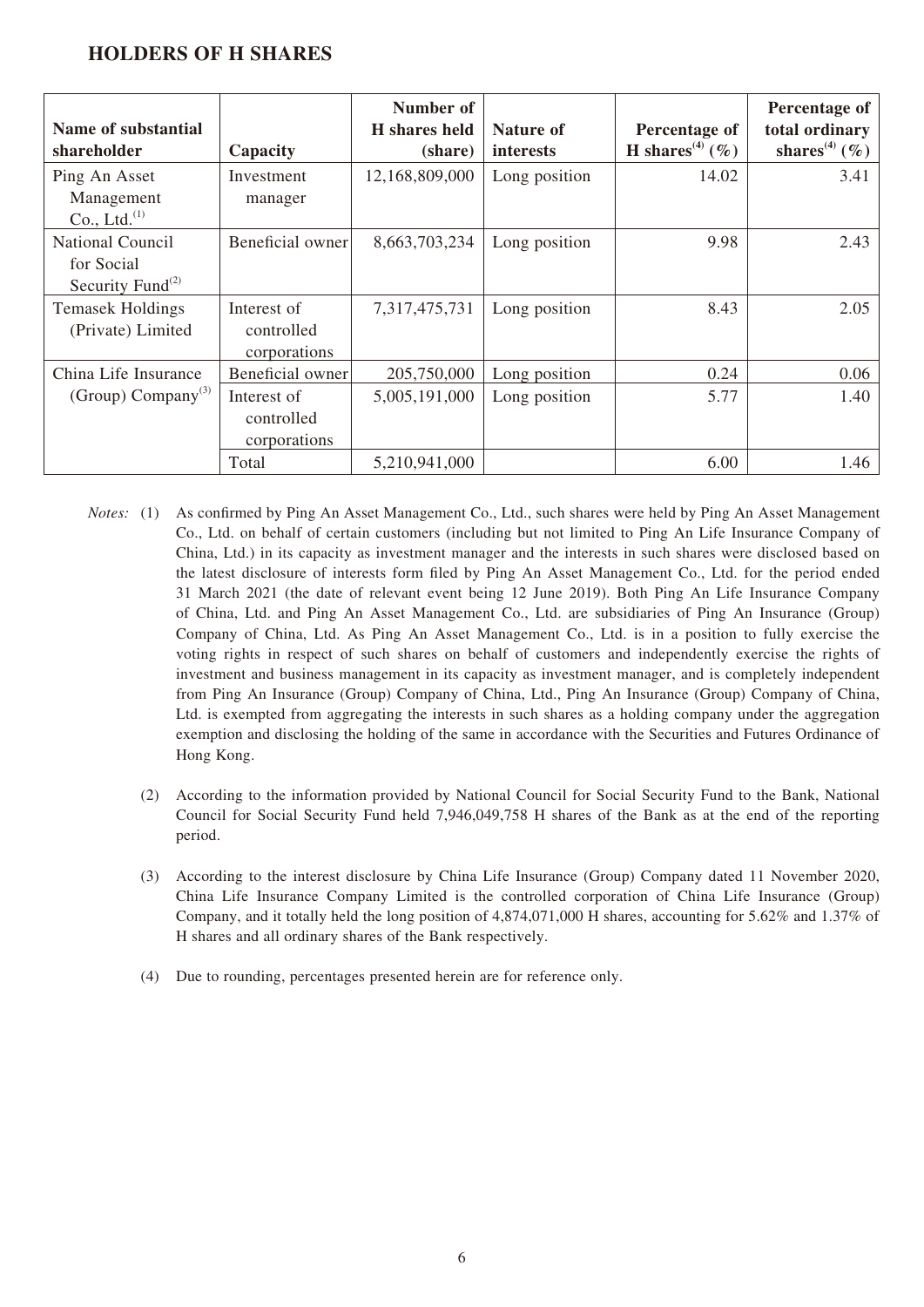#### **2.5 Number of preference shareholders and particulars of shareholding**

As at the end of the reporting period, the Bank had one offshore preference shareholder (or proxy), 24 domestic preference shareholders of "工行優1" and 33 domestic preference shareholders of "工行優2". During the reporting period, the Bank did not restore any voting right of the preference shares.

### **PARTICULARS OF SHAREHOLDING OF THE TOP 10 OFFSHORE PREFERENCE SHAREHOLDERS (OR PROXIES) OF THE BANK**

*Unit: Share*

| Name of shareholder                                   | Nature of shareholder | Class of<br>shares                   | Increase/<br>decrease<br>during the<br>reporting<br>period | <b>Shares</b> held<br>at the end of<br>the period | <b>Shareholding</b><br>percentage<br>$(\%)$ | Number of<br>shares subject<br>to restrictions<br>on sales | Number of<br>pledged or<br>locked-up<br>shares |
|-------------------------------------------------------|-----------------------|--------------------------------------|------------------------------------------------------------|---------------------------------------------------|---------------------------------------------|------------------------------------------------------------|------------------------------------------------|
| The Bank of New York Depository<br>(Nominees) Limited | Foreign legal person  | USD offshore<br>preference<br>shares |                                                            | 145,000,000                                       | 78.4                                        | $\overline{\phantom{m}}$                                   | Unknown                                        |
|                                                       |                       | EUR offshore<br>preference<br>shares |                                                            | 40,000,000                                        | 21.6                                        |                                                            | Unknown                                        |

*Notes:* (1) The above data are based on the Bank's register of offshore preference shareholders as at 31 March 2021.

- (2) As the issuance of the offshore preference shares above was private offering, the register of preference shareholders presented the information on the proxy of placees.
- (3) The Bank is not aware of any connected relations or concert party action between the afore-mentioned preference shareholder and top 10 ordinary shareholders.
- (4) "Shareholding percentage" refers to the percentage of offshore preference shares held by preference shareholders in total number of offshore preference shares.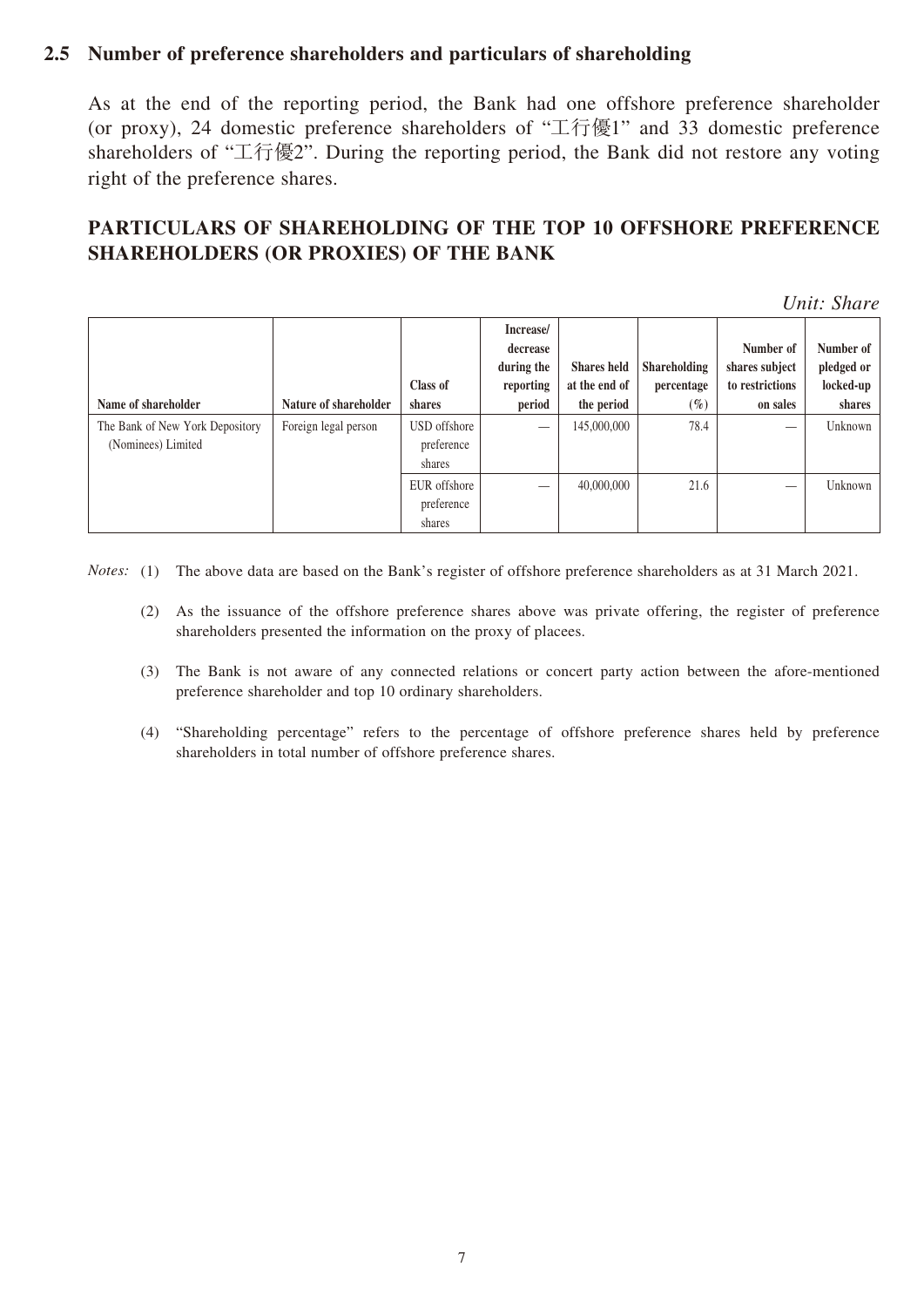### **PARTICULARS OF SHAREHOLDING OF THE TOP 10 DOMESTIC PREFERENCE SHAREHOLDERS OF "工行優1"**

*Unit: Share*

| Name of shareholder                                            | Nature of shareholder                     | Class of<br>shares               | Increase/<br>decrease<br>during the<br>reporting<br>period | <b>Shares</b> held<br>at the end of<br>the period | Shareholding<br>percentage<br>$(\%)$ | Number of<br>shares subject<br>to restrictions<br>on sales | Number of<br>pledged or<br>locked-up<br>shares |
|----------------------------------------------------------------|-------------------------------------------|----------------------------------|------------------------------------------------------------|---------------------------------------------------|--------------------------------------|------------------------------------------------------------|------------------------------------------------|
| China Mobile Communications<br>Group Co., Ltd.                 | State-owned legal<br>person               | Domestic<br>preference<br>shares |                                                            | 200,000,000                                       | 44.4                                 |                                                            | None                                           |
| China National Tobacco Corporation                             | Other entities                            | Domestic<br>preference<br>shares |                                                            | 50,000,000                                        | 11.1                                 |                                                            | None                                           |
| China Life Insurance Company<br>Limited                        | State-owned legal<br>person               | Domestic<br>preference<br>shares |                                                            | 35,000,000                                        | 7.8                                  | $\overline{\phantom{0}}$                                   | None                                           |
| Ping An Life Insurance Company of<br>China, Ltd.               | Domestic non-state-<br>owned legal person | Domestic<br>preference<br>shares |                                                            | 30,000,000                                        | 6.7                                  |                                                            | None                                           |
| <b>BOCOM Schroders Asset Management</b><br>Co., Ltd.           | Domestic non-state-<br>owned legal person | Domestic<br>preference<br>shares |                                                            | 18,000,000                                        | 4.0                                  |                                                            | None                                           |
| China International Capital<br>Corporation Limited             | State-owned legal<br>person               | Domestic<br>preference<br>shares | 3,000,000                                                  | 18,000,000                                        | 4.0                                  |                                                            | None                                           |
| CCB Trust Co., Ltd.                                            | State-owned legal<br>person               | Domestic<br>preference<br>shares |                                                            | 15,000,000                                        | 3.3                                  |                                                            | None                                           |
| BOC International (China) Co., Ltd.                            | State-owned legal<br>person               | Domestic<br>preference<br>shares |                                                            | 15,000,000                                        | 3.3                                  |                                                            | None                                           |
| China National Tobacco Corporation<br>Shandong Branch          | Other entities                            | Domestic<br>preference<br>shares |                                                            | 10,000,000                                        | 2.2                                  |                                                            | None                                           |
| China National Tobacco Corporation<br>Heilongjiang Branch      | Other entities                            | Domestic<br>preference<br>shares |                                                            | 10,000,000                                        | 2.2                                  | $\overline{\phantom{0}}$                                   | None                                           |
| Ping An Property & Casualty<br>Insurance Company of China Ltd. | Domestic non-state-<br>owned legal person | Domestic<br>preference<br>shares |                                                            | 10,000,000                                        | 2.2                                  |                                                            | None                                           |

*Notes:* (1) The above data are based on the Bank's register of domestic preference shareholders of "工行優1" as at 31 March 2021.

- (2) China National Tobacco Corporation Shandong Branch and China National Tobacco Corporation Heilongjiang Branch are both wholly-owned subsidiaries of China National Tobacco Corporation. Both "China Life Insurance Company Limited — Traditional — Ordinary insurance products — 005L — CT001 Hu" and "China Life Insurance Company Limited — Dividends Distribution — Dividends Distribution to Individuals — 005L — FH002 Hu" are managed by China Life Insurance Company Limited. "Ping An Life Insurance Company of China, Ltd. — Traditional — Ordinary insurance products" is managed by Ping An Life Insurance Company of China, Ltd. Ping An Life Insurance Company of China, Ltd. and Ping An Property & Casualty Insurance Company of China Ltd. have connected relations. Central Huijin Investment Ltd. is the controlling shareholder of China International Capital Corporation Limited. Save as disclosed above, the Bank is not aware of any connected relations or concert party action among the afore-mentioned preference shareholders and among the afore-mentioned preference shareholders and top 10 ordinary shareholders.
- (3) "Shareholding percentage" refers to the percentage of domestic preference shares of "工行優1" held by preference shareholders in total number (450 million shares) of domestic preference shares of "工行優1".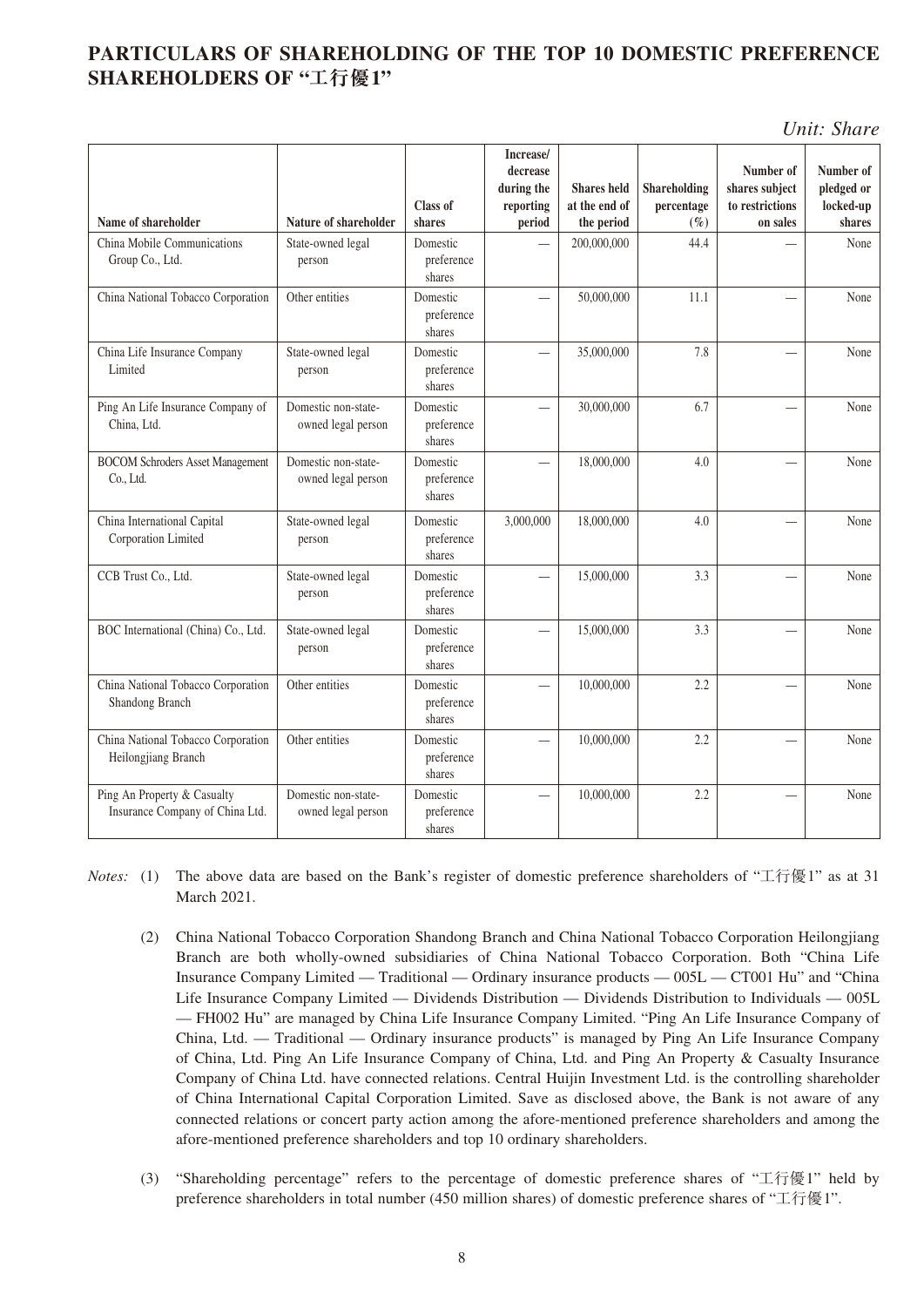### **PARTICULARS OF SHAREHOLDING OF THE TOP 10 DOMESTIC PREFERENCE SHAREHOLDERS OF "工行優2"**

*Unit: Share*

| Name of shareholder                                            | Nature of shareholder                     | Class of<br>shares               | Increase/<br>decrease<br>during the<br>reporting<br>period | <b>Shares</b> held<br>at the end of<br>the period | Shareholding<br>percentage<br>$(\%)$ | Number of<br>shares subject<br>to restrictions<br>on sales | Number of<br>pledged or<br>locked-up<br>shares |
|----------------------------------------------------------------|-------------------------------------------|----------------------------------|------------------------------------------------------------|---------------------------------------------------|--------------------------------------|------------------------------------------------------------|------------------------------------------------|
| China Life Insurance Company<br>Limited                        | State-owned legal<br>person               | Domestic<br>preference<br>shares |                                                            | 120,000,000                                       | 17.1                                 |                                                            | None                                           |
| China Mobile Communications<br>Group Co., Ltd.                 | State-owned legal<br>person               | Domestic<br>preference<br>shares |                                                            | 100,000,000                                       | 14.3                                 |                                                            | None                                           |
| Bosera Asset Management<br>Co., Limited                        | State-owned legal<br>person               | Domestic<br>preference<br>shares | $-51,620,000$                                              | 98,380,000                                        | 14.1                                 |                                                            | None                                           |
| BOC International (China) Co., Ltd.                            | State-owned legal<br>person               | Domestic<br>preference<br>shares |                                                            | 70,000,000                                        | 10.0                                 |                                                            | None                                           |
| CCB Trust Co., Ltd.                                            | State-owned legal<br>person               | Domestic<br>preference<br>shares |                                                            | 70,000,000                                        | 10.0                                 |                                                            | None                                           |
| China International Capital<br>Corporation Limited             | State-owned legal<br>person               | Domestic<br>preference<br>shares | 51,620,000                                                 | 51,620,000                                        | 7.4                                  |                                                            | None                                           |
| China National Tobacco Corporation                             | Other entities                            | Domestic<br>preference<br>shares |                                                            | 50,000,000                                        | 7.1                                  | $\overline{\phantom{0}}$                                   | None                                           |
| Shanghai Tobacco Group Co., Ltd.                               | Other entities                            | Domestic<br>preference<br>shares |                                                            | 30,000,000                                        | 4.3                                  |                                                            | None                                           |
| Bank of Beijing Co., Ltd.                                      | Domestic non-state-<br>owned legal person | Domestic<br>preference<br>shares |                                                            | 20,000,000                                        | 2.9                                  | $\overline{\phantom{0}}$                                   | None                                           |
| <b>BOCOM Schroders Asset Management</b><br>Co., Ltd.           | Domestic non-state-<br>owned legal person | Domestic<br>preference<br>shares |                                                            | 15,000,000                                        | 2.1                                  |                                                            | None                                           |
| Ping An Property & Casualty<br>Insurance Company of China Ltd. | Domestic non-state-<br>owned legal person | Domestic<br>preference<br>shares |                                                            | 15,000,000                                        | 2.1                                  |                                                            | None                                           |

- *Notes:* (1) The above data are based on the Bank's register of domestic preference shareholders of " 工行優 2" as at 31 March 2021.
	- (2) Shanghai Tobacco Group Co., Ltd., China National Tobacco Corporation Shandong Branch and China National Tobacco Corporation Heilongjiang Branch are all wholly-owned subsidiaries of China National Tobacco Corporation. Both "China Life Insurance Company Limited — Traditional — Ordinary insurance products — 005L — CT001 Hu" and "China Life Insurance Company Limited — Dividends Distribution — Dividends Distribution to Individuals — 005L — FH002 Hu" are managed by China Life Insurance Company Limited. "Ping An Life Insurance Company of China, Ltd. — Traditional — Ordinary insurance products" is managed by Ping An Life Insurance Company of China, Ltd. Ping An Life Insurance Company of China, Ltd. and Ping An Property & Casualty Insurance Company of China Ltd. have connected relations. Central Huijin Investment Ltd. is the controlling shareholder of China International Capital Corporation Limited. Save as disclosed above, the Bank is not aware of any connected relations or concert party action among the afore-mentioned preference shareholders and among the afore-mentioned preference shareholders and top 10 ordinary shareholders.
	- (3) "Shareholding percentage" refers to the percentage of domestic preference shares of "工行優2" held by preference shareholders in total number (700 million shares) of domestic preference shares of "工行優2".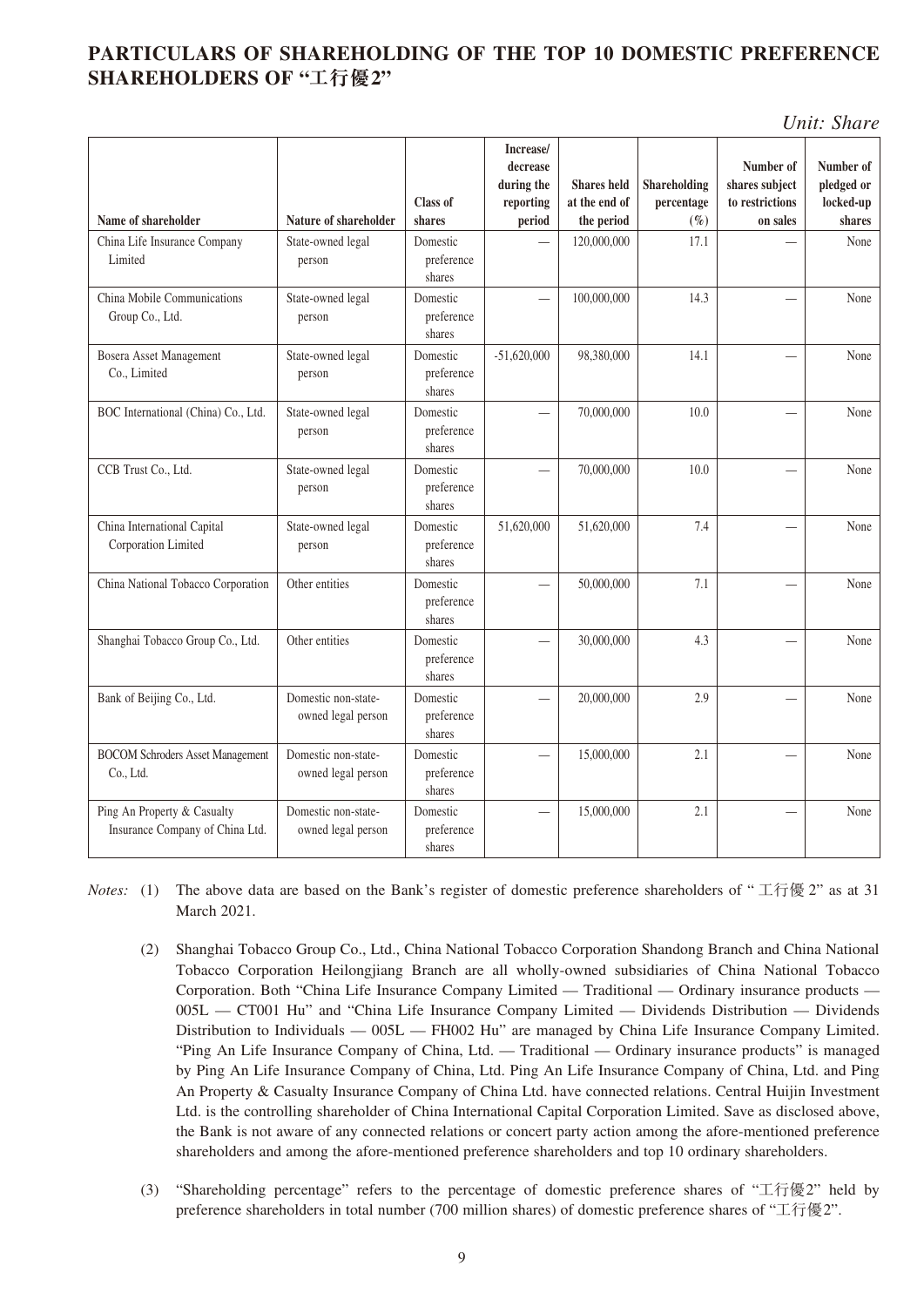## **3. BRIEF ANALYSIS ON OVERALL OPERATING ACTIVITIES IN THE QUARTER**

(The financial data herein are presented in RMB unless otherwise indicated.)

Set out below are the highlights of the operating results of the Group for the reporting period:

Net profit amounted to RMB86,297 million, representing an increase of 1.51% compared with the same period of last year. Annualised return on average total assets was 1.02%. Annualised return on weighted average equity was 12.65%.

Operating income amounted to RMB214,120 million, representing an increase of 3.85% compared with the same period of last year. Net interest income was RMB166,601 million, representing an increase of 3.51% compared with the same period of last year. Annualised net interest margin stood at 2.14%. Non-interest income reported RMB47,519 million, representing an increase of 5.05% compared with the same period of last year, of which net fee and commission income was RMB41,164 million, representing an increase of 1.35% compared with the same period of last year. Operating expenses (excluding taxes and surcharges) were RMB41,293 million, representing an increase of 8.94% compared with the same period of last year. Cost-to-income ratio was 19.28%.

As at the end of the reporting period, total assets amounted to RMB34,367,549 million, representing an increase of RMB1,022,491 million or 3.07% over the end of the previous year. Total loans and advances to customers (excluding accrued interest) amounted to RMB19,482,410 million, representing an increase of RMB858,102 million or 4.61% over the end of last year, of which RMB loans of domestic branches grew by RMB712,258 million or 4.24%. In terms of the structure, corporate loans were RMB11,819,856 million, personal loans were RMB7,362,228 million and discounted bills were RMB300,326 million. Investments reached RMB8,716,755 million, representing an increase of RMB125,616 million or 1.46% over the end of last year.

Total liabilities amounted to RMB31,373,317 million, representing an increase of RMB937,774 million or 3.08% over the end of the previous year. Due to customers amounted to RMB25,944,333 million, representing an increase of RMB809,607 million or 3.22% over the end of the previous year. In terms of the structure, time deposits were RMB12,676,213 million, demand deposits were RMB12,749,145 million, other deposits were RMB234,372 million and accrued interest was RMB284,603 million.

Shareholders' equity amounted to RMB2,994,232 million, representing an increase of RMB84,717 million or 2.91% over the end of last year.

According to the five-category classification of loans, the balance of non-performing loans ("NPLs") amounted to RMB307,043 million, representing an increase of RMB13,065 million over the end of the previous year. The NPL ratio was 1.58%, same as the end of the previous year. The allowance to NPL ratio stood at 183.22%, representing an increase of 2.54 percentage points over the end of the previous year.

The core tier 1 capital adequacy ratio was 13.29%, the tier 1 capital adequacy ratio was 14.36% and the capital adequacy ratio was 17.01%<sup>1</sup>, all meeting regulatory requirements.

<sup>1</sup> Calculated in accordance with the Regulation Governing Capital of Commercial Banks (Provisional).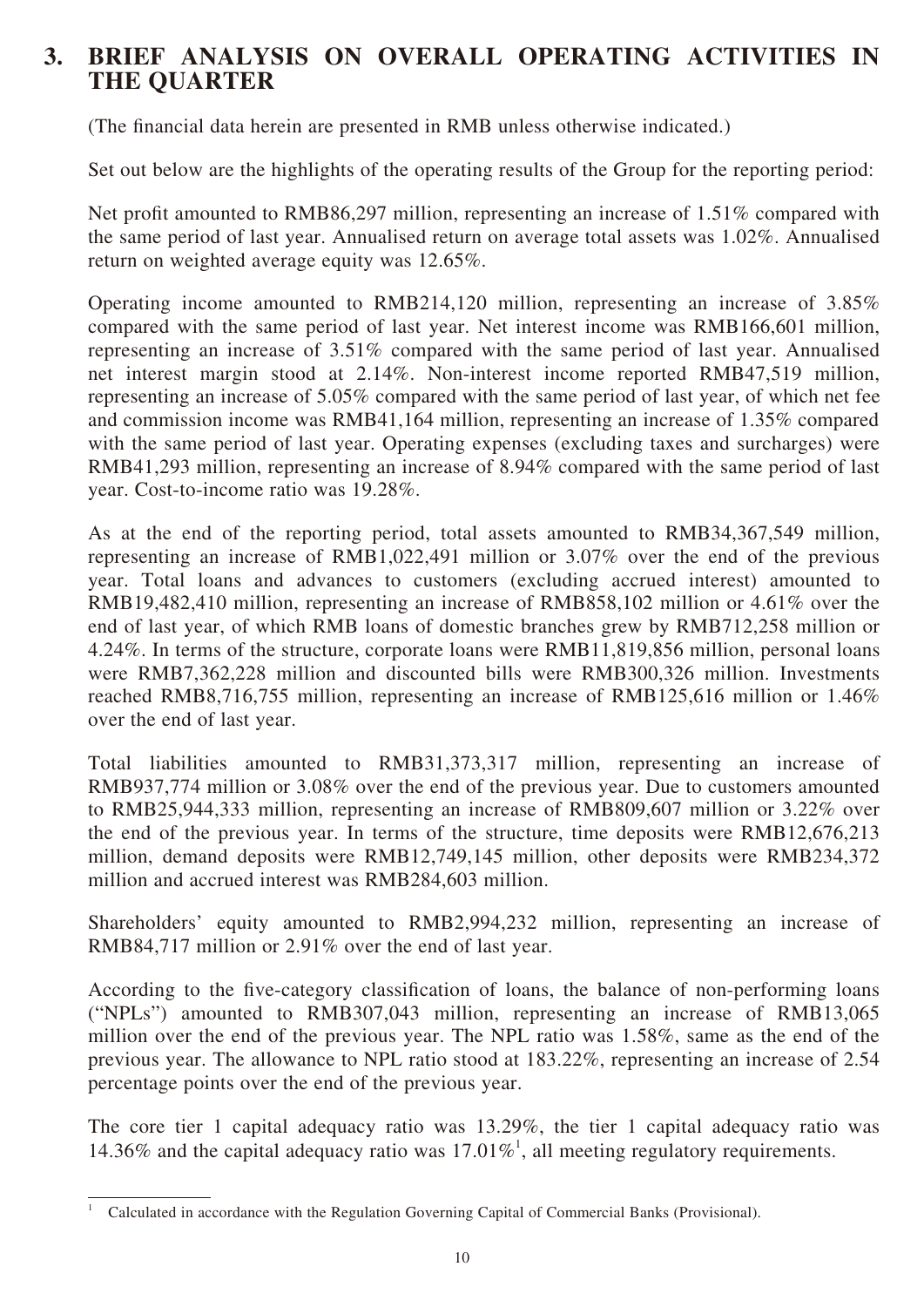## **4. SIGNIFICANT EVENTS**

## **4.1 Significant changes in major financial data and financial indicators and the reasons thereof**

 $\sqrt{\text{Applied}}$  Applicable  $\Box$  Not applicable

*In RMB millions, except for percentages*

|                    | 31 March  | 31 December | Increase/ |                                            |
|--------------------|-----------|-------------|-----------|--------------------------------------------|
| Item               | 2021      | 2020        |           | Decrease $(\% )$   Main reasons for change |
| Reverse repurchase | 1,002,145 | 739,288     |           | 35.56 The lending from bond pledge         |
| agreements         |           |             |           | increased                                  |

*In RMB millions, except for percentages*

|                       | Three months<br>ended | Three months<br>ended |                  |                                  |
|-----------------------|-----------------------|-----------------------|------------------|----------------------------------|
|                       | 31 March              | 31 March              | Increase/        |                                  |
| <b>Item</b>           | 2021                  | 2020                  | Decrease $(\% )$ | Main reasons for change          |
| Fee and commission    | 3,732                 | 2,790                 | 33.76            | Fee and commission expense on    |
| expense               |                       |                       |                  | settlement and acquiring         |
|                       |                       |                       |                  | business increased               |
| Net trading income/   | 2,371                 | (6,570)               | N/A              | Derivative contract income       |
| (expense)             |                       |                       |                  | increased                        |
| Net gain on financial | 112                   | 10,883                | (98.97)          | Affected by fluctuations in      |
| investments           |                       |                       |                  | investment product prices        |
| Other operating       | 3,872                 | 304                   | 1,173.68         | Due to fluctuations in exchange  |
| income, net           |                       |                       |                  | rate and the increase in leasing |
|                       |                       |                       |                  | business income                  |
| Share of profits of   | 619                   | 404                   | 53.22            | Recognised investment income of  |
| associates and joint  |                       |                       |                  | associates increased             |
| ventures              |                       |                       |                  |                                  |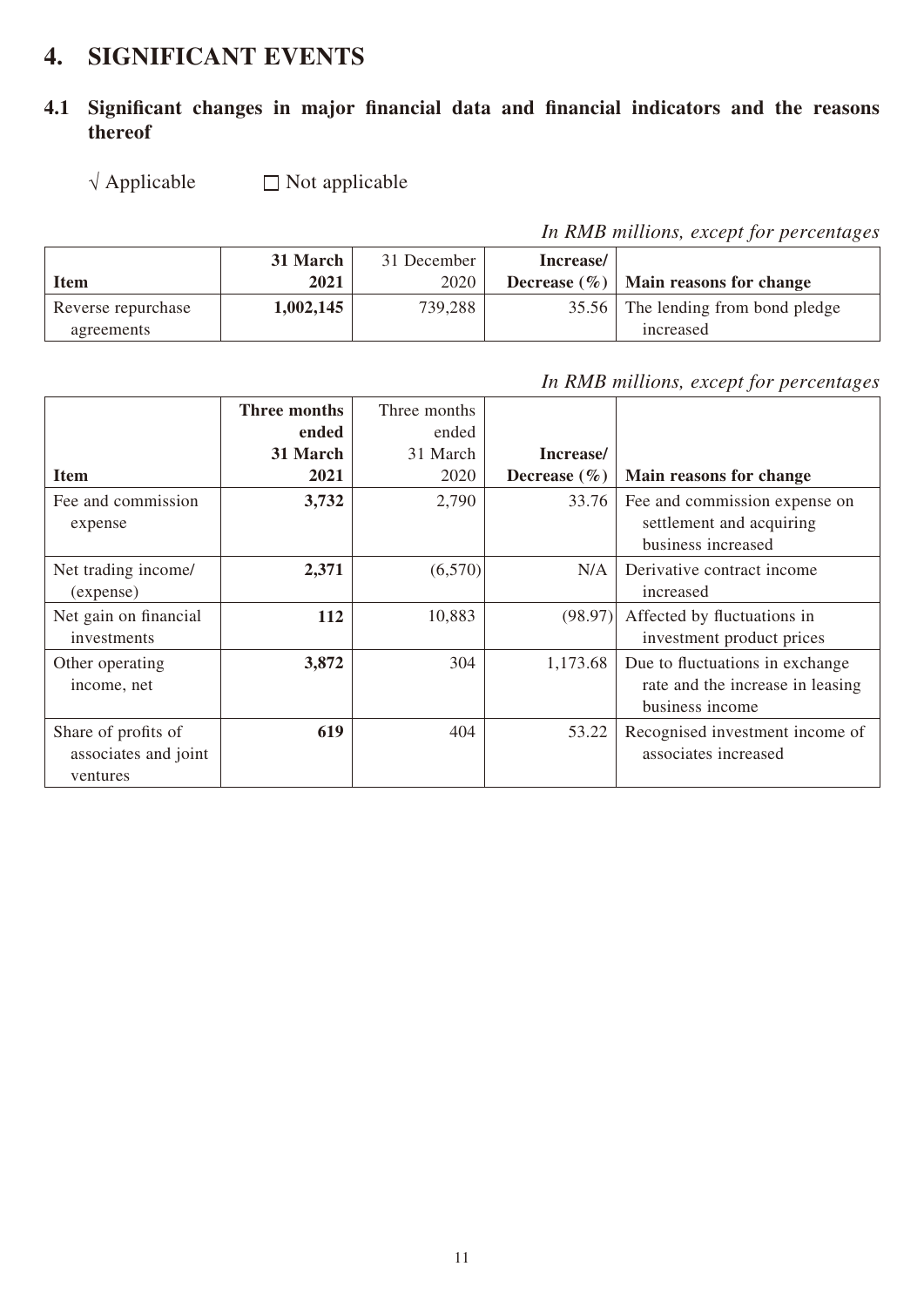#### **4.2 Progress of significant events and analysis of their effects and solutions**

 $\sqrt{\text{Applicable}}$  Not applicable

#### *4.2.1 Issuance Progress of Domestic Undated Additional Tier 1 Capital Bonds*

As of March 2021, the Bank received the replies from China Banking and Insurance Regulatory Commission and People's Bank of China respectively, approving the Bank to issue undated additional tier 1 capital bonds in China's national inter-bank bond market of an amount no more than RMB100.0 billion, which will be counted as the additional tier 1 capital of the Bank in accordance with relevant regulatory requirements.

#### *4.2.2 Issuance Progress of Offshore Undated Additional Tier 1 Capital Bonds*

The Bank received a reply from China Banking and Insurance Regulatory Commission in September 2020, pursuant to which, approval was granted to the Bank to issue undated additional tier 1 capital bonds in foreign currency of an amount no more than RMB40.0 billion equivalent in the offshore market, which will be counted as the additional tier 1 capital of the Bank in accordance with relevant regulatory requirements.

#### *4.2.3 Issuance Progress of Eligible Tier 2 Capital Instruments*

The Bank issued a tier 2 capital bond of RMB30.0 billion in China's national inter-bank bond market in January 2021. All proceeds will be used to replenish the Bank's tier 2 capital in accordance with the applicable laws as approved by relevant regulatory authorities.

The Board of Directors of the Bank reviewed and approved the Proposal on the Issuance of Eligible Tier 2 Capital Instruments on 26 March 2021. The Bank planned to issue eligible tier 2 capital instruments of an amount no more than RMB190.0 billion or an equivalent value in foreign currency in the domestic and offshore markets, which will be used to replenish the tier 2 capital of the Bank. The issue plan for eligible tier 2 capital instruments is still subject to the approval of the Shareholders' General Meeting of the Bank, after which, it is also subject to the approval of relevant regulatory authorities.

For details on the above-mentioned issuance of capital instruments, please refer to the announcements published by the Bank on the website of Shanghai Stock Exchange, the "HKEXnews" website of Hong Kong Exchanges and Clearing Limited and the website of the Bank.

#### **4.3 Implementation of cash dividend policy during the reporting period**

 $\Box$  Applicable  $\sqrt{\phantom{a}}$  Not applicable

## **4.4 Unfulfilled commitments during the reporting period**

 $\Box$  Applicable  $\sqrt{\phantom{a}}$  Not applicable

### **4.5 Warnings and explanations on estimated loss or significant changes as compared to the same period of last year in net accumulated profit from the beginning of the year to the end of the next reporting period**

 $\Box$  Applicable  $\sqrt{\phantom{a}}$  Not applicable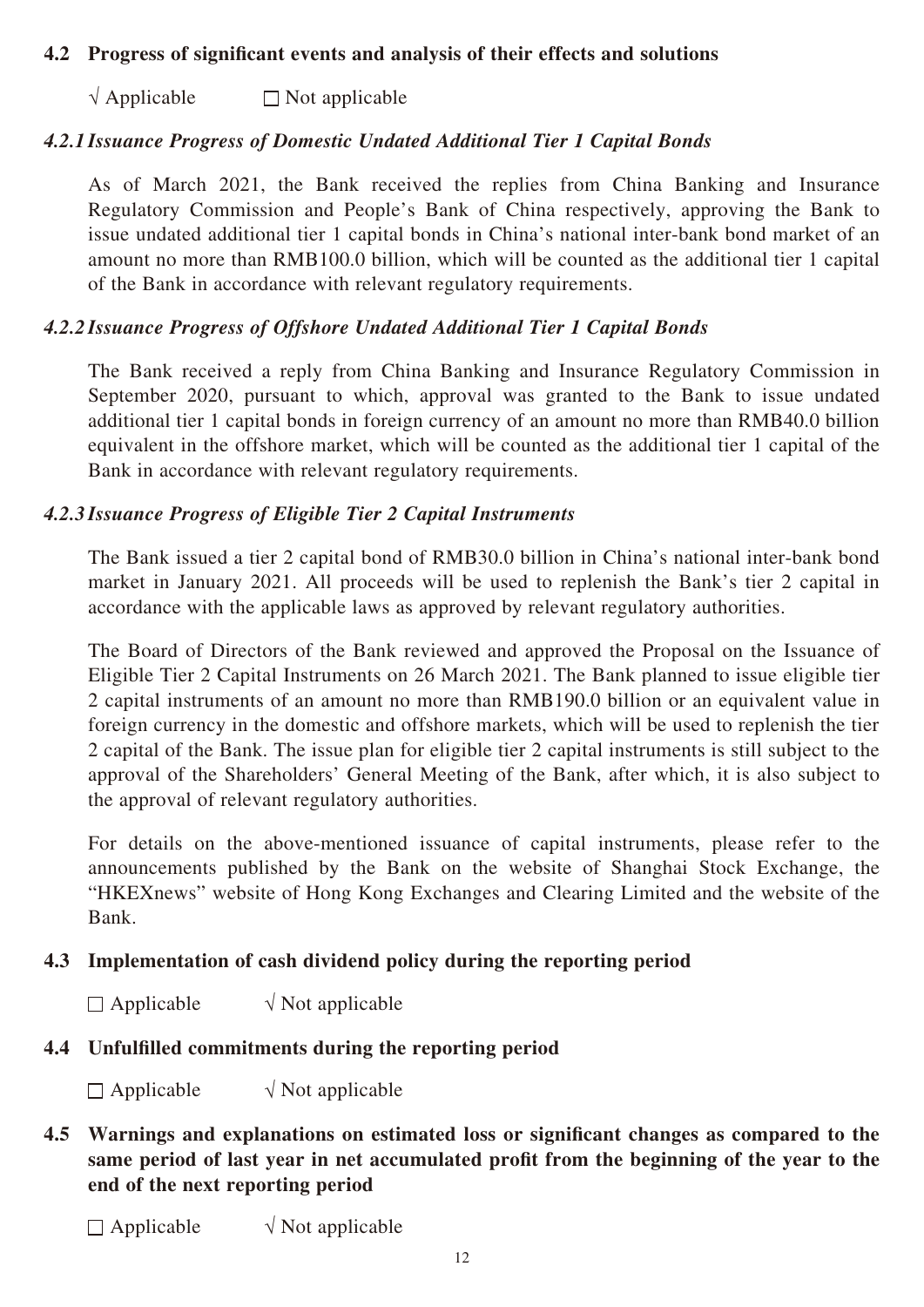## **5. APPENDICES**

- **5.1 Financial statements prepared based on IFRSs are attached in Appendix I to this report**
- **5.2 Capital adequacy ratios disclosed as per the Regulation Governing Capital of Commercial Banks (Provisional), leverage ratio disclosed as per the Administrative Measures for Leverage Ratio of Commercial Banks (Revised) and liquidity coverage ratio disclosed as per the Administrative Measures for the Information Disclosure of Liquidity Coverage Ratio of Commercial Banks are attached in Appendix II to this report**

## **6. RELEASE OF QUARTERLY REPORT**

This report will be published simultaneously on the "HKEXnews" website of Hong Kong Exchanges and Clearing Limited (www.hkexnews.hk) and the website of the Bank (www.icbc-ltd.com). The quarterly report prepared in accordance with PRC GAAP will also be published simultaneously on the website of Shanghai Stock Exchange (www.sse.com.cn) and the website of the Bank (www.icbc-ltd.com).

This report is prepared in both Chinese and English. In case of any discrepancy between the two versions, the Chinese version shall prevail.

#### **By Order of The Board of Directors of Industrial and Commercial Bank of China Limited**

Beijing, China 29 April 2021

*As at the date of this announcement, the Board of Directors comprises Mr. CHEN Siqing and Mr. LIAO Lin as executive directors, Mr. LU Yongzhen, Mr. ZHENG Fuqing, Mr. FENG Weidong and Ms. CAO Liqun as non-executive directors, Mr. Anthony Francis NEOH, Mr. YANG Siu Shun, Mr. SHEN Si, Mr. Nout WELLINK and Mr. Fred Zuliu HU as independent non-executive directors.*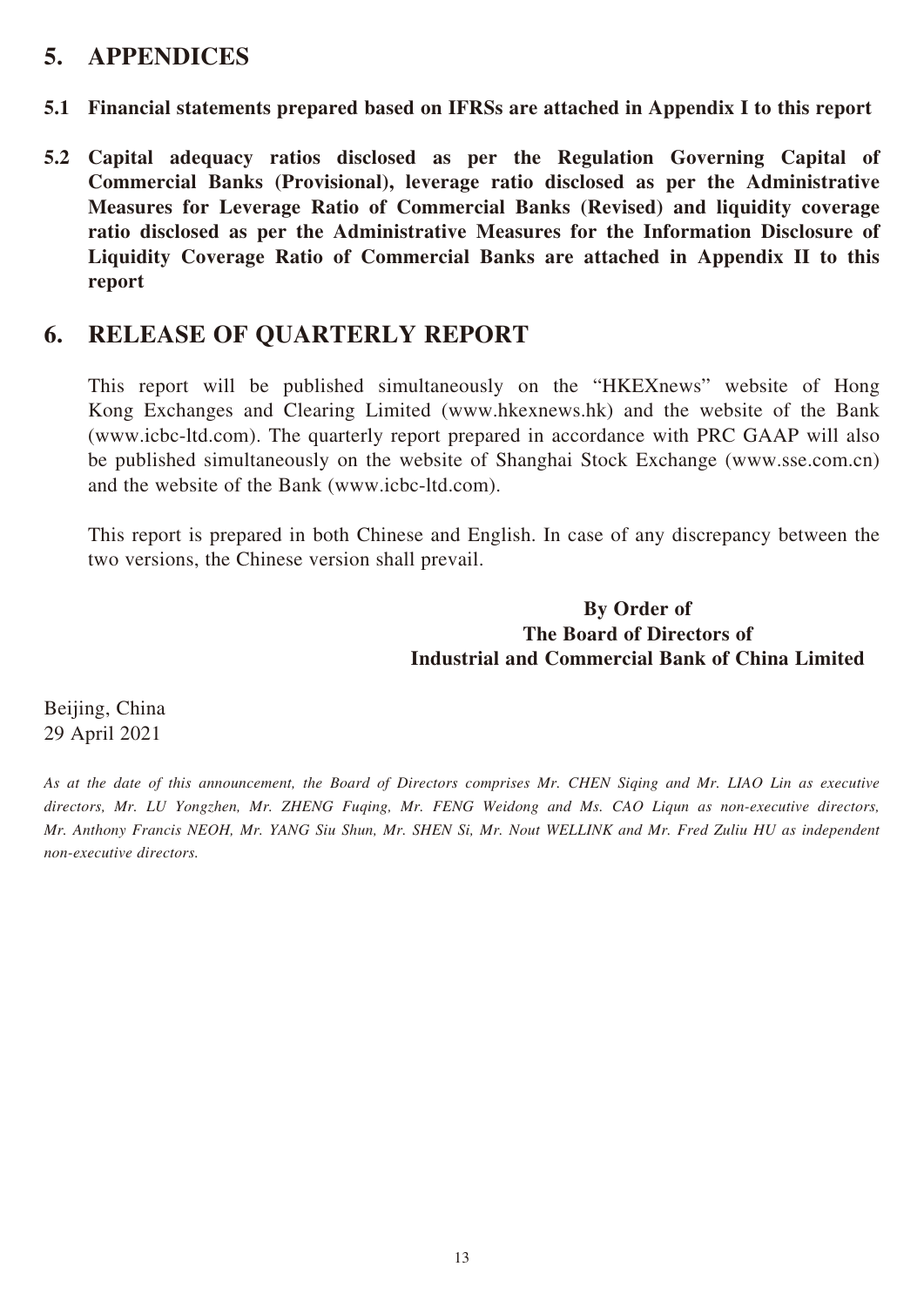# **Appendix I Industrial and Commercial Bank of China Limited Consolidated Statement of Profit or Loss — Based on IFRS**

**For the three months ended 31 March 2021**

|                                                   | <b>Three months</b> | Three months |
|---------------------------------------------------|---------------------|--------------|
|                                                   | ended               | ended        |
|                                                   | 31 March            | 31 March     |
|                                                   | 2021                | 2020         |
|                                                   | (Unaudited)         | (Unaudited)  |
| Interest income                                   | 278,781             | 271,198      |
| Interest expense                                  | (112, 180)          | (110, 244)   |
| NET INTEREST INCOME                               | 166,601             | 160,954      |
| Fee and commission income                         | 44,896              | 43,406       |
| Fee and commission expense                        | (3,732)             | (2,790)      |
| <b>NET FEE AND COMMISSION INCOME</b>              | 41,164              | 40,616       |
| Net trading income/(expense)                      | 2,371               | (6,570)      |
| Net gain on financial investments                 | 112                 | 10,883       |
| Other operating income, net                       | 3,872               | 304          |
| <b>OPERATING INCOME</b>                           | 214,120             | 206,187      |
| Operating expenses                                | (43, 457)           | (39, 979)    |
| Impairment losses on assets                       | (62, 862)           | (59, 492)    |
| <b>OPERATING PROFIT</b>                           | 107,801             | 106,716      |
| Share of profits of associates and joint ventures | 619                 | 404          |
| PROFIT BEFORE TAXATION                            | 108,420             | 107,120      |
| Income tax expense                                | (22, 123)           | (22,107)     |
| <b>PROFIT FOR THE PERIOD</b>                      | 86,297              | 85,013       |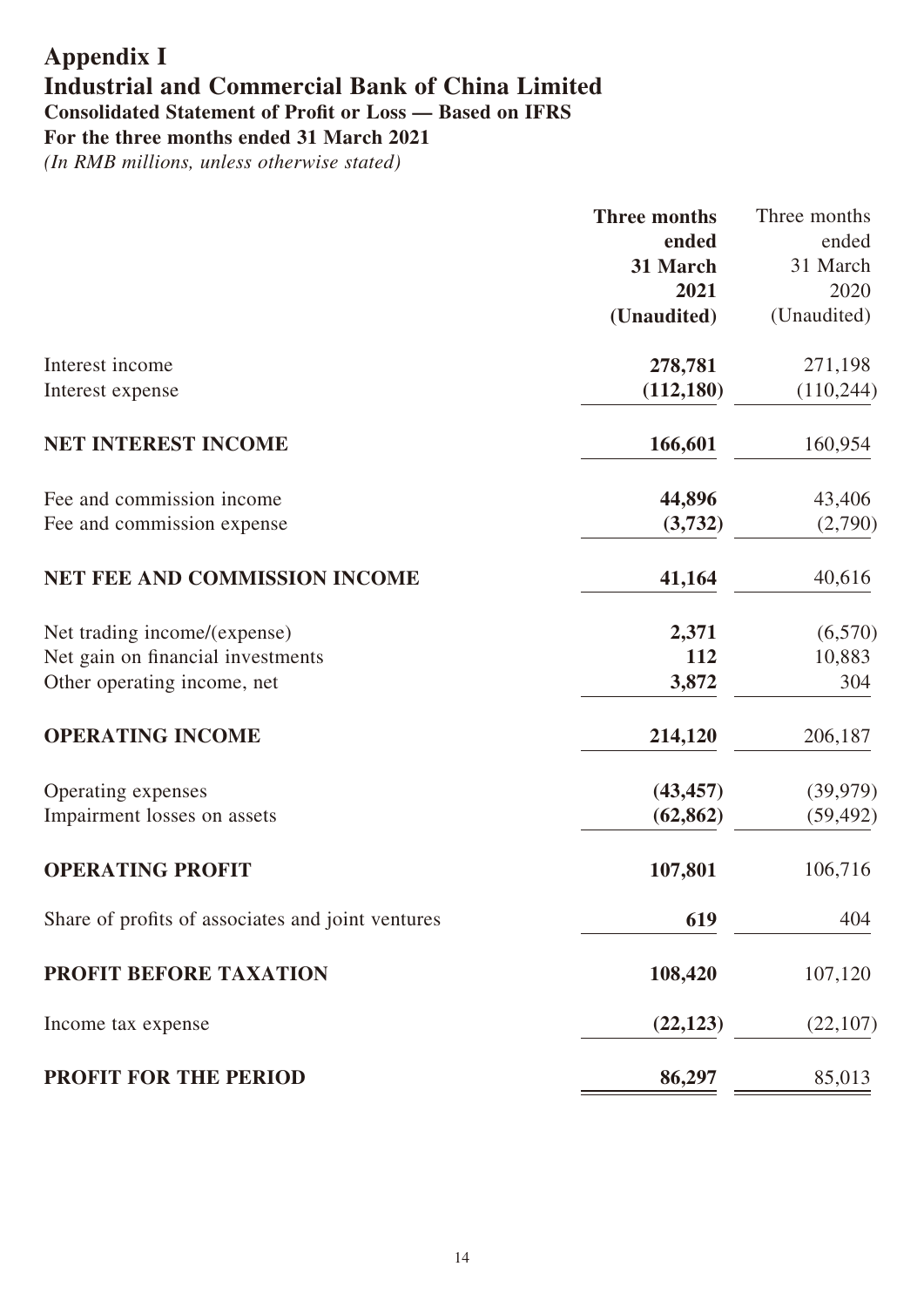## **Industrial and Commercial Bank of China Limited**

## **Consolidated Statement of Profit or Loss — Based on IFRS (continued)**

**For the three months ended 31 March 2021**

|                                      | Three months | Three months |
|--------------------------------------|--------------|--------------|
|                                      | ended        | ended        |
|                                      | 31 March     | 31 March     |
|                                      | 2021         | 2020         |
|                                      | (Unaudited)  | (Unaudited)  |
| Attributable to:                     |              |              |
| Equity holders of the parent company | 85,730       | 84,494       |
| Non-controlling interests            | 567          | 519          |
| Profit for the period                | 86,297       | 85,013       |
| <b>EARNINGS PER SHARE</b>            |              |              |
| — Basic (RMB Yuan)                   | 0.24         | 0.24         |
| — Diluted (RMB Yuan)                 | 0.24         | 0.24         |

| <b>Chen Siging</b> | Liao Lin                 | Liu Yagan                      |
|--------------------|--------------------------|--------------------------------|
| Chairman           | Vice Chairman, President | General Manager of the Finance |
|                    |                          | and Accounting Department      |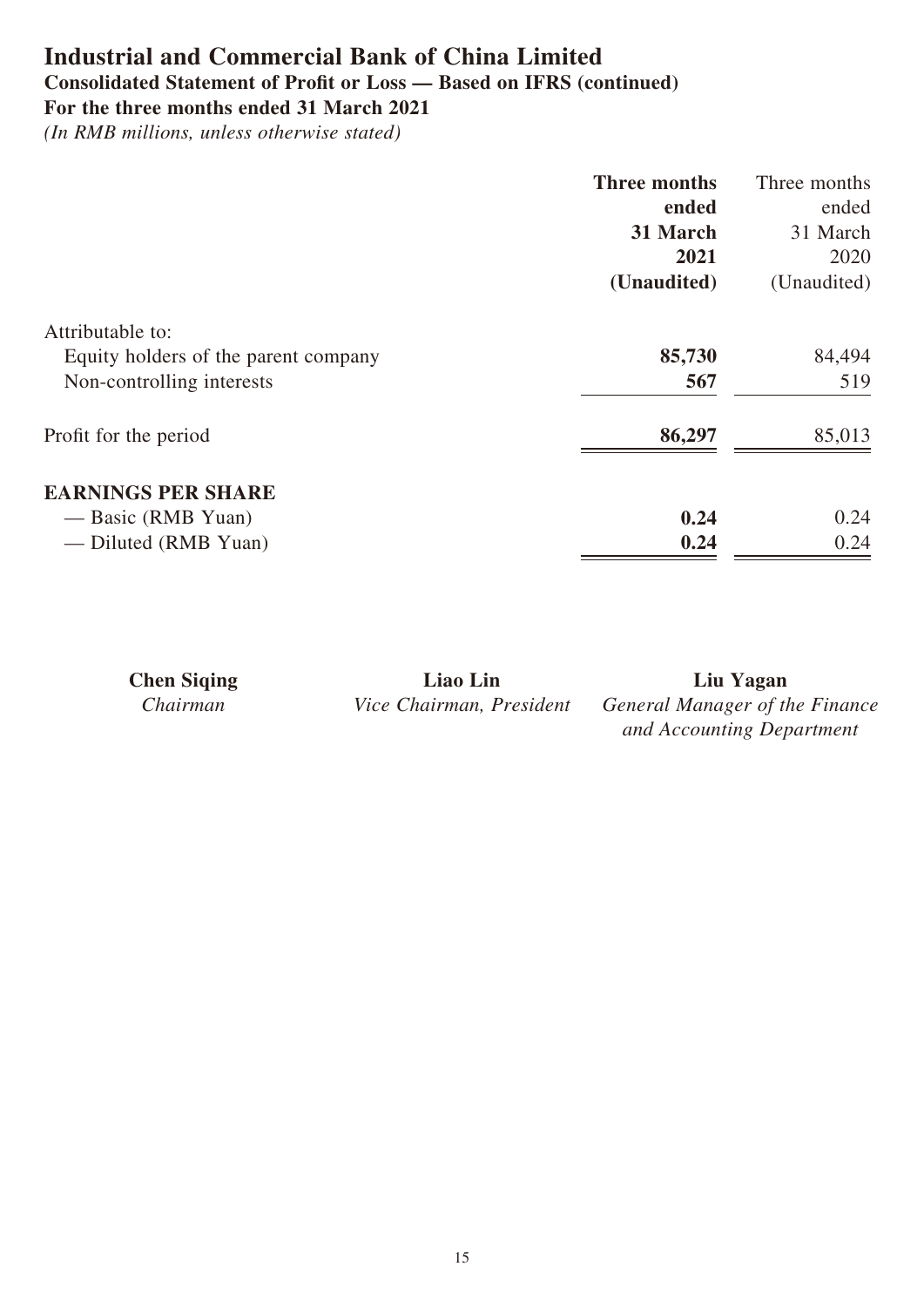## **Industrial and Commercial Bank of China Limited**

#### **Consolidated Statement of Profit or Loss and Other Comprehensive Income — Based on IFRS For the three months ended 31 March 2021**

*(In RMB millions, unless otherwise stated)*

|                                                                | <b>Three months</b> | Three months |
|----------------------------------------------------------------|---------------------|--------------|
|                                                                | ended               | ended        |
|                                                                | 31 March            | 31 March     |
|                                                                | 2021                | 2020         |
|                                                                | (Unaudited)         | (Unaudited)  |
| Profit for the period                                          | 86,297              | 85,013       |
| Other comprehensive income (after tax, net):                   |                     |              |
| Items that will not be reclassified to profit or loss:         |                     |              |
| Changes in fair value of equity instruments                    |                     |              |
| designated as at fair value through                            |                     |              |
| other comprehensive income                                     | 2,020               | (414)        |
| Others                                                         |                     | 3            |
| Items that may be reclassified subsequently to profit or loss: |                     |              |
| Changes in fair value of debt instruments measured             |                     |              |
| at fair value through other comprehensive income               | (3,132)             | 6,184        |
| Credit losses of debt instruments measured                     |                     |              |
| at fair value through other comprehensive income               | 374                 | 256          |
| Reserve from cash flow hedging instruments                     | 406                 | (83)         |
| Other comprehensive income recognised under                    |                     |              |
| equity method                                                  | 59                  | 976          |
| Foreign currency translation differences                       | (1,246)             | (3,038)      |
| Others                                                         | 76                  | (459)        |
| Subtotal of other comprehensive income for the period          | (1, 443)            | 3,425        |
| Total comprehensive income for the period                      | 84,854              | 88,438       |
| Total comprehensive income attributable to:                    |                     |              |
| Equity holders of the parent company                           | 84,175              | 87,668       |
| Non-controlling interests                                      | 679                 | 770          |

**Chen Siqing Liao Lin Liu Yagan**

*Chairman Vice Chairman, President General Manager of the Finance and Accounting Department*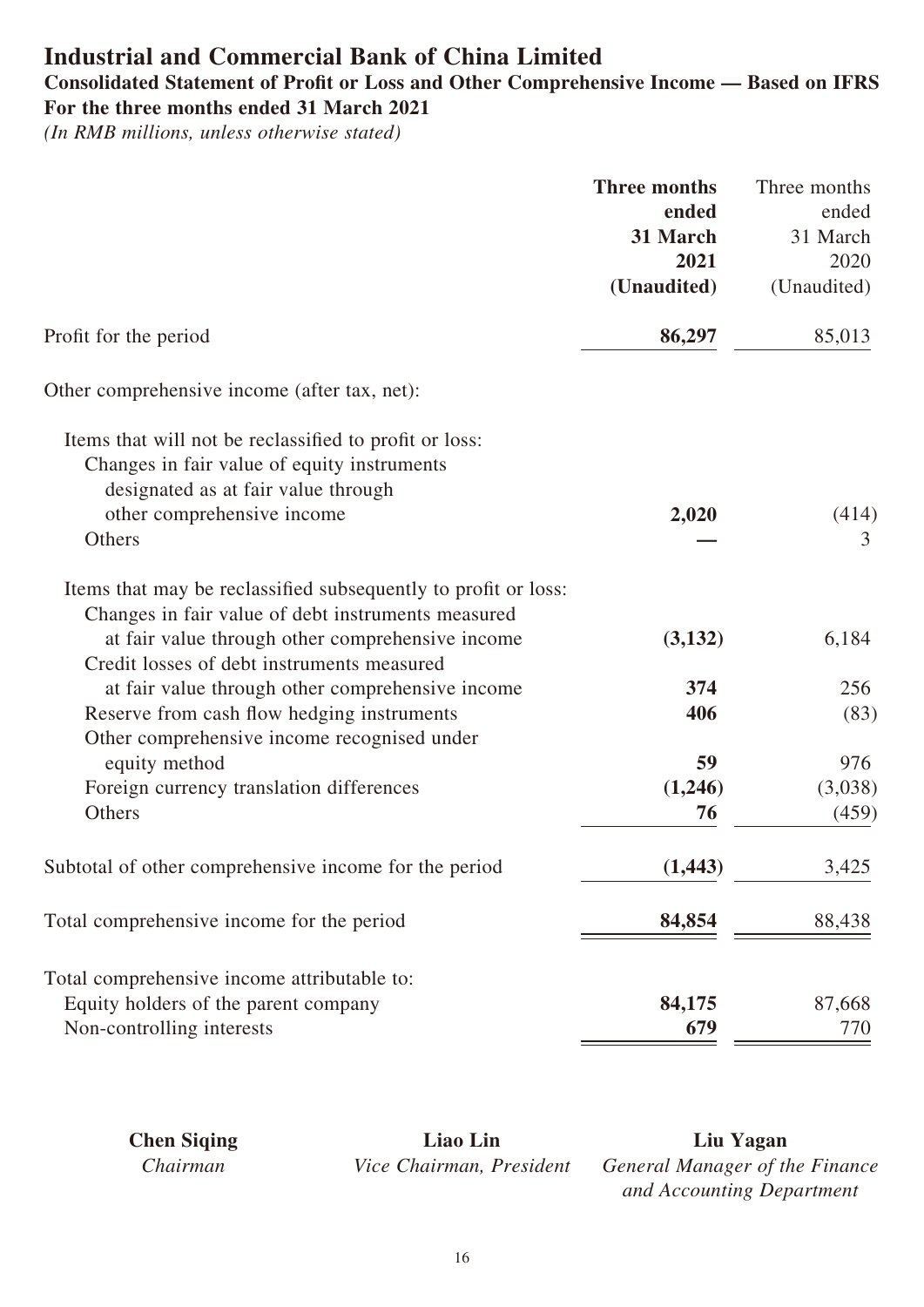## **Industrial and Commercial Bank of China Limited Consolidated Statement of Financial Position — Based on IFRS 31 March 2021**

|                                                    | 31 March     | 31 December  |
|----------------------------------------------------|--------------|--------------|
|                                                    | 2021         | 2020         |
|                                                    | (Unaudited)  | (Audited)    |
| <b>ASSETS</b>                                      |              |              |
| Cash and balances with central banks               | 3,619,392    | 3,537,795    |
| Due from banks and other financial institutions    | 929,245      | 1,081,897    |
| Derivative financial assets                        | 147,563      | 134,155      |
| Reverse repurchase agreements                      | 1,002,145    | 739,288      |
| Loans and advances to customers                    | 18,967,167   | 18,136,328   |
| Financial investments                              | 8,716,755    | 8,591,139    |
| — Financial investments measured at fair value     |              |              |
| through profit or loss                             | 822,584      | 784,483      |
| - Financial investments measured at fair value     |              |              |
| through other comprehensive income                 | 1,612,123    | 1,540,988    |
| - Financial investments measured at amortised cost | 6,282,048    | 6,265,668    |
| Investments in associates and joint ventures       | 41,302       | 41,206       |
| Property and equipment                             | 285,666      | 286,279      |
| Deferred income tax assets                         | 66,619       | 67,713       |
| Other assets                                       | 591,695      | 729,258      |
| <b>TOTAL ASSETS</b>                                | 34, 367, 549 | 33, 345, 058 |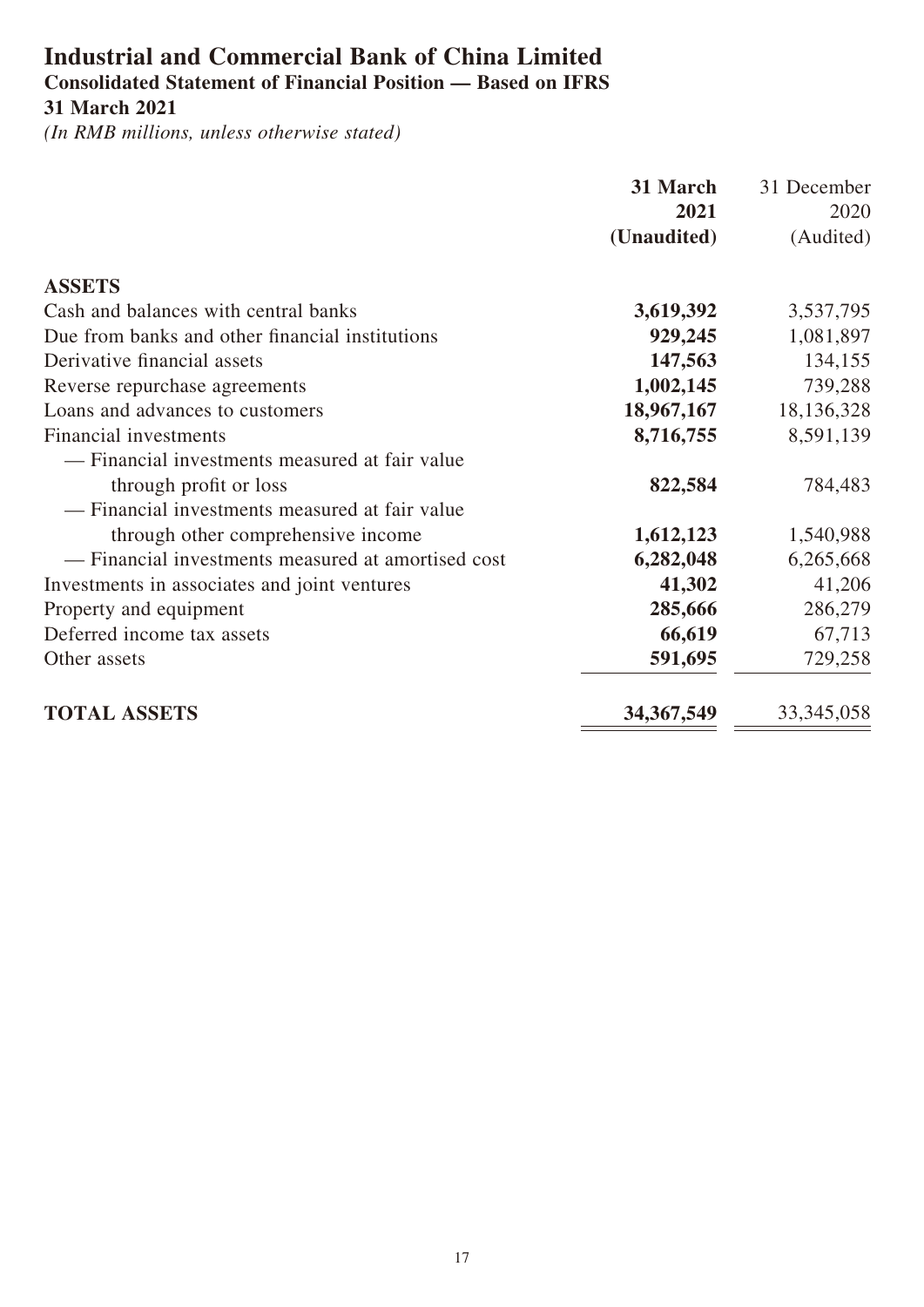### **Industrial and Commercial Bank of China Limited Consolidated Statement of Financial Position — Based on IFRS (continued) 31 March 2021**

*(In RMB millions, unless otherwise stated)*

|                                                   | 31 March     | 31 December  |
|---------------------------------------------------|--------------|--------------|
|                                                   | 2021         | 2020         |
|                                                   | (Unaudited)  | (Audited)    |
| <b>LIABILITIES</b>                                |              |              |
| Due to central banks                              | 55,959       | 54,974       |
| Financial liabilities designated as at fair value |              |              |
| through profit or loss                            | 100,964      | 87,938       |
| Derivative financial liabilities                  | 119,028      | 140,973      |
| Due to banks and other financial institutions     | 2,961,226    | 2,784,259    |
| Repurchase agreements                             | 312,339      | 293,434      |
| Certificates of deposit                           | 319,872      | 335,676      |
| Due to customers                                  | 25,944,333   | 25, 134, 726 |
| Income tax payable                                | 100,844      | 89,785       |
| Deferred income tax liabilities                   | 2,571        | 2,881        |
| Debt securities issued                            | 837,569      | 798,127      |
| Other liabilities                                 | 618,612      | 712,770      |
| <b>TOTAL LIABILITIES</b>                          | 31, 373, 317 | 30,435,543   |
| <b>EQUITY</b>                                     |              |              |
| Equity attributable to equity holders             |              |              |
| of the parent company                             |              |              |
| Share capital                                     | 356,407      | 356,407      |
| Other equity instruments                          | 225,819      | 225,819      |
| Reserves                                          | 799,371      | 800,718      |
| Retained profits                                  | 1,596,080    | 1,510,558    |
|                                                   | 2,977,677    | 2,893,502    |
| Non-controlling interests                         | 16,555       | 16,013       |
| <b>TOTAL EQUITY</b>                               | 2,994,232    | 2,909,515    |
| <b>TOTAL EQUITY AND LIABILITIES</b>               | 34, 367, 549 | 33, 345, 058 |

**Chen Siqing Liao Lin Liu Yagan** *Chairman Vice Chairman, President General Manager of the Finance and Accounting Department*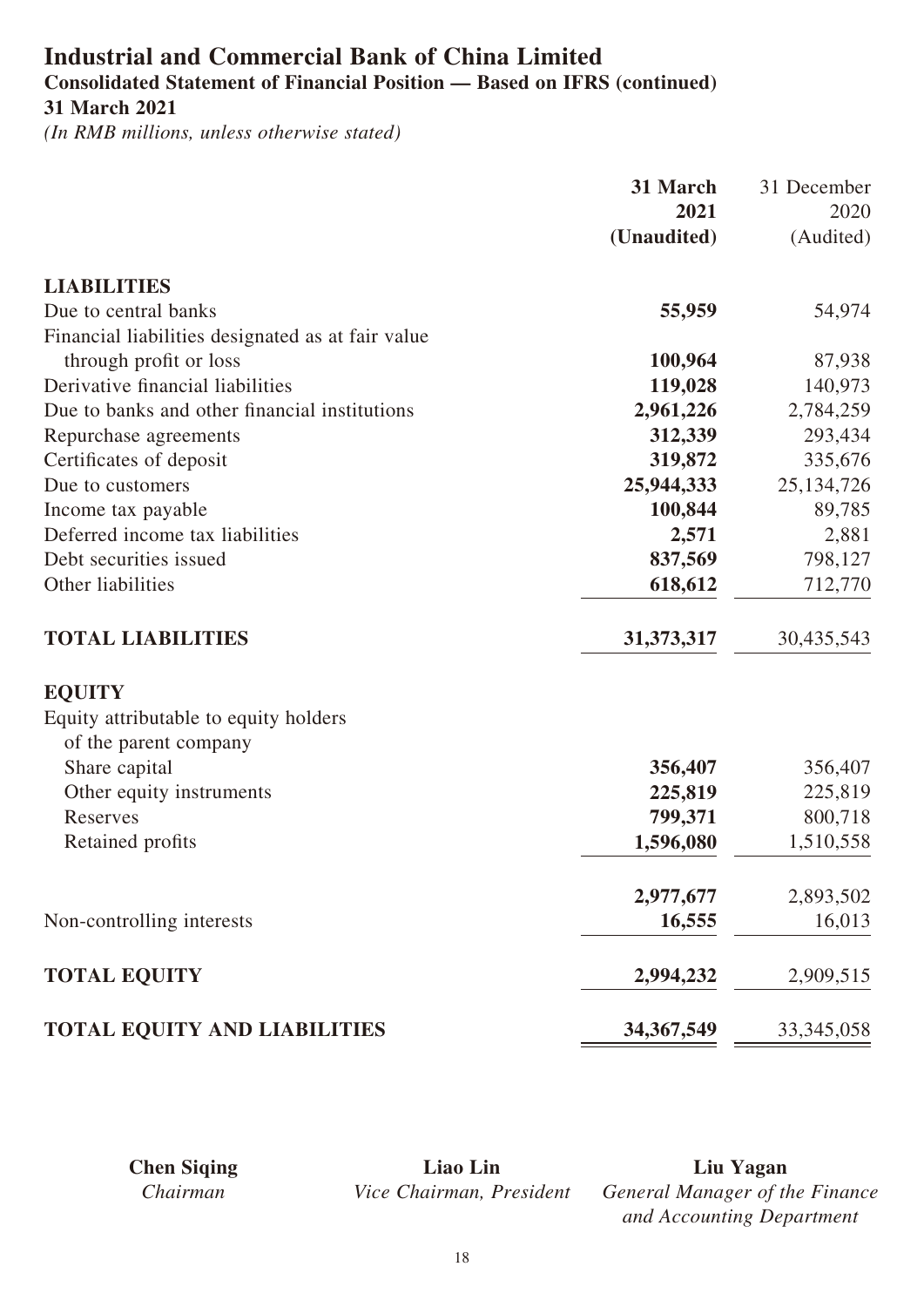## **Industrial and Commercial Bank of China Limited Consolidated Cash Flow Statement — Based on IFRS**

**For the three months ended 31 March 2021**

|                                                            | <b>Three months</b> | Three months |
|------------------------------------------------------------|---------------------|--------------|
|                                                            | ended               | ended        |
|                                                            | 31 March            | 31 March     |
|                                                            | 2021                | 2020         |
|                                                            | (Unaudited)         | (Unaudited)  |
| <b>CASH FLOWS FROM OPERATING ACTIVITIES</b>                |                     |              |
| Profit before taxation                                     | 108,420             | 107,120      |
| Adjustments for:                                           |                     |              |
| Share of profits of associates and joint ventures          | (619)               | (404)        |
| Depreciation                                               | 5,428               | 5,073        |
| Amortisation                                               | 872                 | 744          |
| Amortisation of financial investments                      | (242)               | (1,893)      |
| Impairment losses on assets                                | 62,862              | 59,492       |
| Unrealised (gain)/loss on foreign exchange                 | (8,636)             | 6,040        |
| Interest expense on debt securities issued                 | 6,978               | 6,896        |
| Accreted interest on impaired loans                        | (325)               | (460)        |
| Net gain on financial investments                          | (4,224)             | (9,390)      |
| Interest income of financial investments                   | (63, 327)           | (58, 394)    |
| Net loss/(gain) on changes at fair value                   | 1,779               | (5,770)      |
| Net gain on disposal and overage of property and           |                     |              |
| equipment and other assets (other than repossessed assets) | (455)               | (349)        |
| Dividend income                                            | (389)               | (512)        |
|                                                            | 108,122             | 108,193      |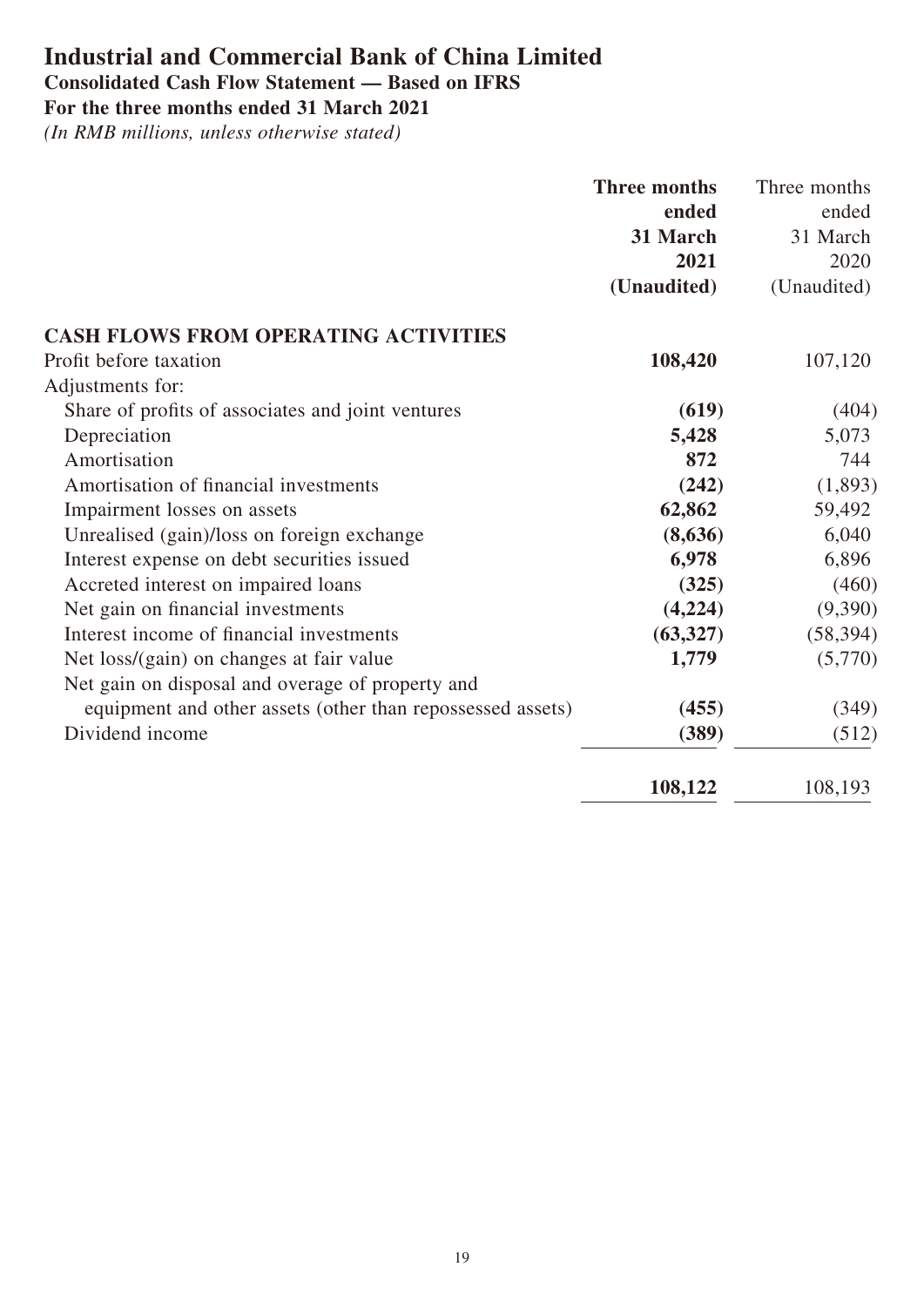## **Industrial and Commercial Bank of China Limited Consolidated Cash Flow Statement — Based on IFRS (continued) For the three months ended 31 March 2021**

|                                                           | <b>Three months</b> | Three months |
|-----------------------------------------------------------|---------------------|--------------|
|                                                           | ended               | ended        |
|                                                           | 31 March            | 31 March     |
|                                                           | 2021                | 2020         |
|                                                           | (Unaudited)         | (Unaudited)  |
| Net decrease/(increase) in operating assets:              |                     |              |
| Due from central banks                                    | (33,162)            | 259,766      |
| Due from banks and other financial institutions           | 393,677             | 456,931      |
| Financial investments measured at fair value through      |                     |              |
| profit or loss                                            | (30, 858)           | (177,672)    |
| Reverse repurchase agreements                             | 48,004              | 227,213      |
| Loans and advances to customers                           | (873,064)           | (752, 737)   |
| Other assets                                              | 94,315              | (76, 839)    |
|                                                           | (401, 088)          | (63,338)     |
| Net increase/(decrease) in operating liabilities:         |                     |              |
| Financial liabilities designated as at fair value through |                     |              |
| profit or loss                                            | 12,958              | 29,957       |
| Due to central banks                                      | 987                 | 13,284       |
| Due to banks and other financial institutions             | 175,618             | 572,352      |
| Repurchase agreements                                     | 18,914              | 60,652       |
| Certificates of deposit                                   | (16,363)            | (55,282)     |
| Due to customers                                          | 790,394             | 1,213,617    |
| Other liabilities                                         | (67, 023)           | 42,424       |
|                                                           | 915,485             | 1,877,004    |
| Net cash flows from operating activities before tax       | 622,519             | 1,921,859    |
| Income tax paid                                           | (9, 850)            | (13,969)     |
| Net cash flows from operating activities                  | 612,669             | 1,907,890    |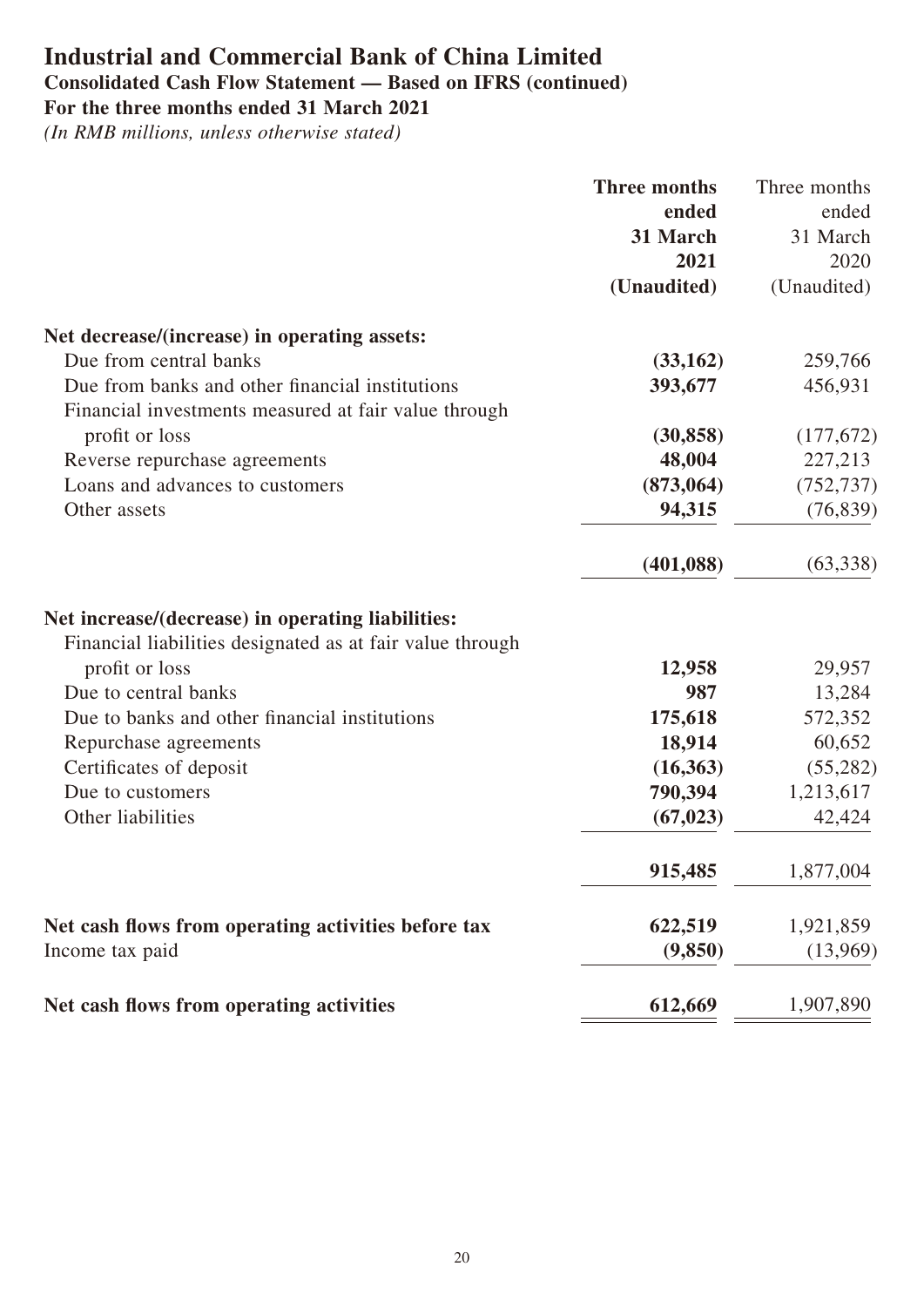## **Industrial and Commercial Bank of China Limited Consolidated Cash Flow Statement — Based on IFRS (continued) For the three months ended 31 March 2021**

|                                                              | <b>Three months</b> | Three months |
|--------------------------------------------------------------|---------------------|--------------|
|                                                              | ended               | ended        |
|                                                              | 31 March            | 31 March     |
|                                                              | 2021                | 2020         |
|                                                              | (Unaudited)         | (Unaudited)  |
| <b>CASH FLOWS FROM INVESTING ACTIVITIES</b>                  |                     |              |
| Purchases of property and equipment and other assets         | (2,167)             | (2,351)      |
| Proceeds from disposal of property and                       |                     |              |
| equipment and other assets (other than repossessed assets)   | 1,917               | 451          |
| Purchases of financial investments                           | (791, 528)          | (878, 838)   |
| Proceeds from sale and redemption of financial investments   | 698,950             | 527,844      |
| Proceeds from disposal of associates and joint ventures      |                     | 146          |
| Investment returns received                                  | 54,598              | 41,765       |
| Net cash flows from investing activities                     | (38, 230)           | (310,983)    |
| <b>CASH FLOWS FROM FINANCING ACTIVITIES</b>                  |                     |              |
| Proceeds from issuance of debt securities                    | 226,444             | 214,430      |
| Interest paid on debt securities                             | (4,374)             | (5, 473)     |
| Repayment of debt securities                                 | (189, 024)          | (224,968)    |
| Dividends paid to non-controlling shareholders               | (137)               | (147)        |
| Cash payment for other financing activities                  | (1, 476)            | (1,302)      |
| Net cash flows from financing activities                     | 31,433              | (17, 460)    |
| NET INCREASE IN CASH AND CASH EQUIVALENTS                    | 605,872             | 1,579,447    |
| Cash and cash equivalents at beginning of the period         | 1,791,122           | 1,450,413    |
| Effect of exchange rate changes on cash and cash equivalents | (3,534)             | 11,804       |
| CASH AND CASH EQUIVALENTS AT END                             |                     |              |
| OF THE PERIOD                                                | 2,393,460           | 3,041,664    |
| <b>NET CASH FLOWS FROM OPERATING ACTIVITIES</b>              |                     |              |
| <b>INCLUDE:</b><br>Interest received                         | 228,768             | 207,492      |
| Interest paid                                                | (89, 255)           | (105, 221)   |
|                                                              |                     |              |

| <b>Chen Siging</b> | Liao Lin                 | Liu Yagan                      |
|--------------------|--------------------------|--------------------------------|
| Chairman           | Vice Chairman, President | General Manager of the Finance |
|                    |                          | and Accounting Department      |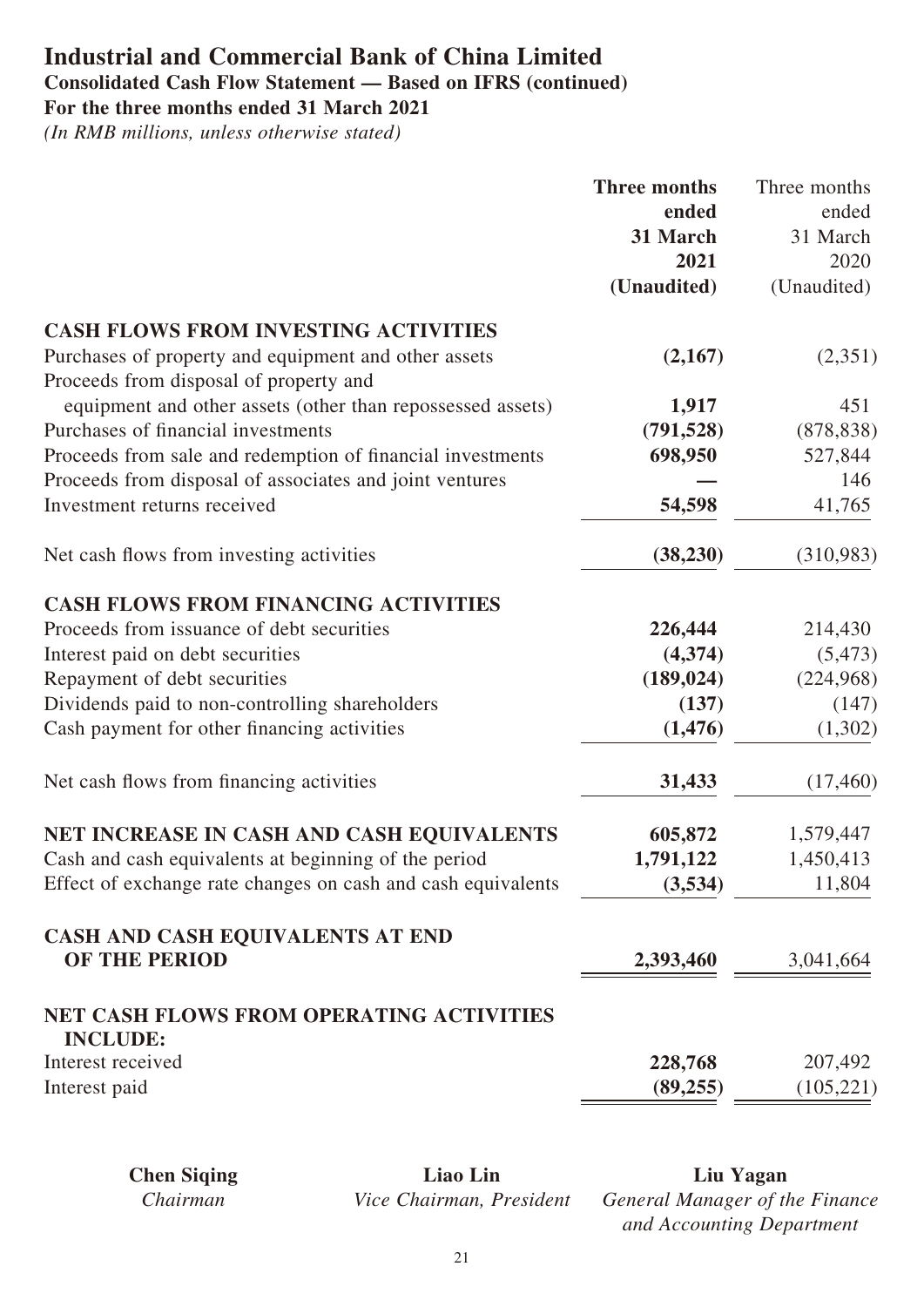## **Appendix II Capital Adequacy Ratio, Leverage Ratio and Liquidity Coverage Ratio**

#### **I. Capital Adequacy Ratio**

| In KND mutuons, except for percentages |               |                          |                  |                   |  |
|----------------------------------------|---------------|--------------------------|------------------|-------------------|--|
|                                        | 31 March 2021 |                          | 31 December 2020 |                   |  |
| <b>Item</b>                            | Group         | <b>Parent</b><br>Company | Group            | Parent<br>Company |  |
| Net core tier 1 capital                | 2,737,080     | 2,480,035                | 2,653,002        | 2,404,030         |  |
| Net tier 1 capital                     | 2,956,971     | 2,681,543                | 2,872,792        | 2,605,594         |  |
| Net capital base                       | 3,503,010     | 3,212,333                | 3,396,186        | 3,114,878         |  |
| Core tier 1 capital adequacy ratio     | 13.29%        | 13.21%                   | 13.18%           | 13.14%            |  |
| Tier 1 capital adequacy ratio          | 14.36%        | 14.28%                   | 14.28%           | 14.24%            |  |
| Capital adequacy ratio                 | $17.01\%$     | $17.11\%$                | 16.88%           | $17.02\%$         |  |

*In RMB millions, except for percentages*

*Note:* Calculated in accordance with the Regulation Governing Capital of Commercial Banks (Provisional).

#### **II. Leverage Ratio**

*In RMB millions, except for percentages*

|                                                         | 31 March   |            | 31 December 30 September | $30$ June  |
|---------------------------------------------------------|------------|------------|--------------------------|------------|
| <b>Item</b>                                             | 2021       | 2020       | 2020                     | 2020       |
| Net tier 1 capital                                      | 2,956,971  | 2,872,792  | 2,786,578                | 2,711,433  |
| Balance of adjusted on- and<br>off-balance sheet assets | 36,423,221 | 35,300,338 | 35,490,453               | 35,239,614 |
| Leverage ratio                                          | $8.12\%$   | 8.14%      | $7.85\%$                 | $7.69\%$   |